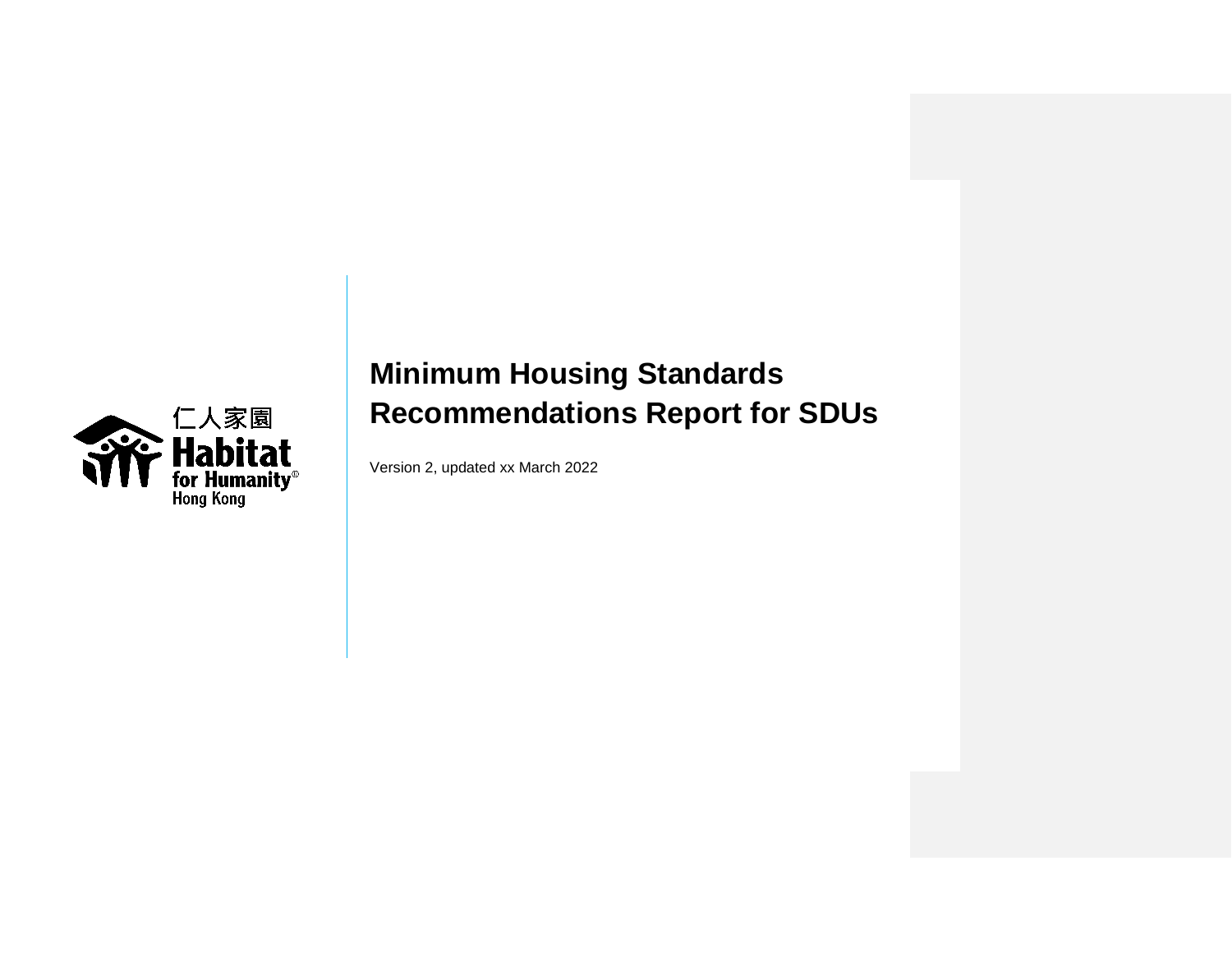| Introduction                                                       | 2              |
|--------------------------------------------------------------------|----------------|
| Recommendations                                                    | 2              |
| 1. AFFORDABILITY                                                   | 3              |
| 2. SECURITY OF TENURE                                              | 4              |
| 3. HABITABILITY                                                    | $\overline{7}$ |
| 4. AVAILABILITY OF SERVICES, MATERIALS, FACILITIES, INFRASTRUCTURE | 13             |
| 5. ACCESSIBILITY                                                   | 14             |
| 6. LOCATION                                                        | 17             |
| 7. CULTURAL ADEQUACY                                               | 17             |
| Acknowledgments                                                    | 18             |
|                                                                    |                |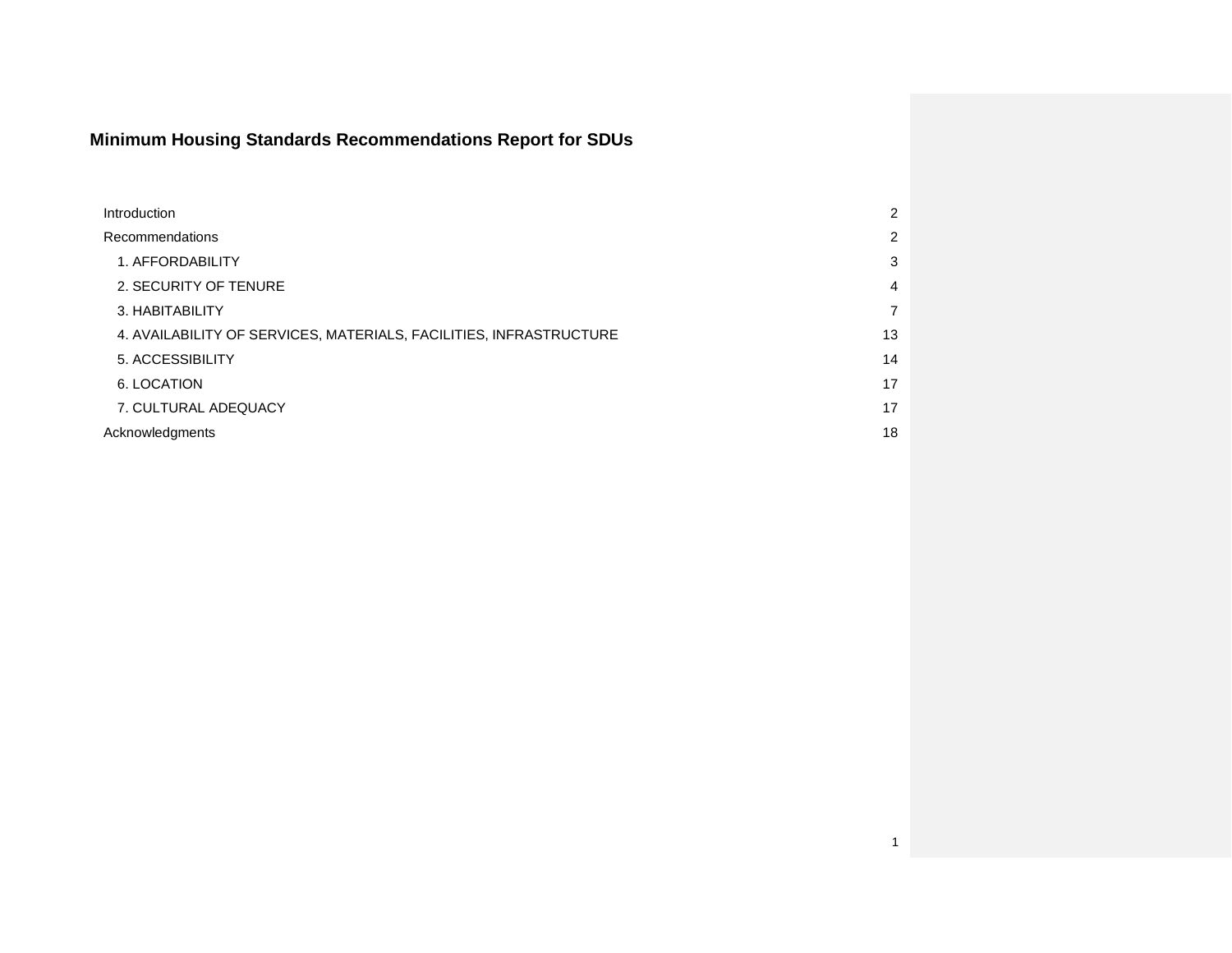## <span id="page-2-0"></span>Introduction

We are nonprofit representatives with a common goal to improve living conditions for vulnerable members in our community by promoting minimum housing standard recommendations for SDUs. The Hong Kong SAR Government has committed to protect and fulfill the right to an adequate standard of living that includes adequate housing.<sup>1</sup> A rights-based policy approach can play a key role in meeting this commitment and improving living conditions for tenants in subdivided flats (SDUs).

This report includes strongly endorsed recommendations put forward by a range of organizations working with SDU tenants. We urge the Government to consider them in light of the need to increase public health safety amidst current and future pandemics, and the new SDU landscape being shaped by tenancy control regulations that came into effect in January 2022. Recommendations are organized around elements of the right to adequate housing<sup>2</sup> as articulated by UN Habitat.

While many in the community are working to eradicate SDUs – and we share this aspiration – it is also urgent to address immediate living conditions. Housing Minister Frank Chan recently conceded that it may take years to decrease the wait time for public housing from six to three years.<sup>3</sup> If improvements are not made, over 200,000 current SDU tenants and thousands of future tenants will continue to suffer unsafe, substandard and unhygienic living conditions for years to come. Meeting the challenge of improving health and safety conditions in subdivided flats will contribute to making Hong Kong more inclusive, safe, and resilient - key targets of Sustainable Development Goal 11.1. The Government has shown determination to improve secure tenure and limit rent increases for SDU tenants, there is opportunity to build on this momentum by addressing living conditions and other aspects of adequate housing.

*\*The purpose of this report is to contribute to change in practices and policies in regard to inadequate living conditions in subdivided units. We anticipate that policies will change and we will revise this report accordingly, every 10-12 months. All versions are available on the Habitat website: https://habitat.org.hk/.*







<sup>1</sup> *Application of the International Covenant on Economic, Social and Cultural Rights in Hong Kong*, Basic Law Bulletin Issue No. 17, Department of Justice, (Dec 2015), https://www.doj.gov.hk/en/publications/pdf/basiclaw/basic17\_3.pdf

<sup>2</sup> *The Right to Adequate Housing: Fact Sheet No. 21/Rev.1*, UN Habitat, (2014)

<sup>3</sup> Jack Tsang and Joyce Ng, Hong Kong lawmakers demand government shorten 20-year projection to meet public housing target, SCMP (20 Oct. 2021)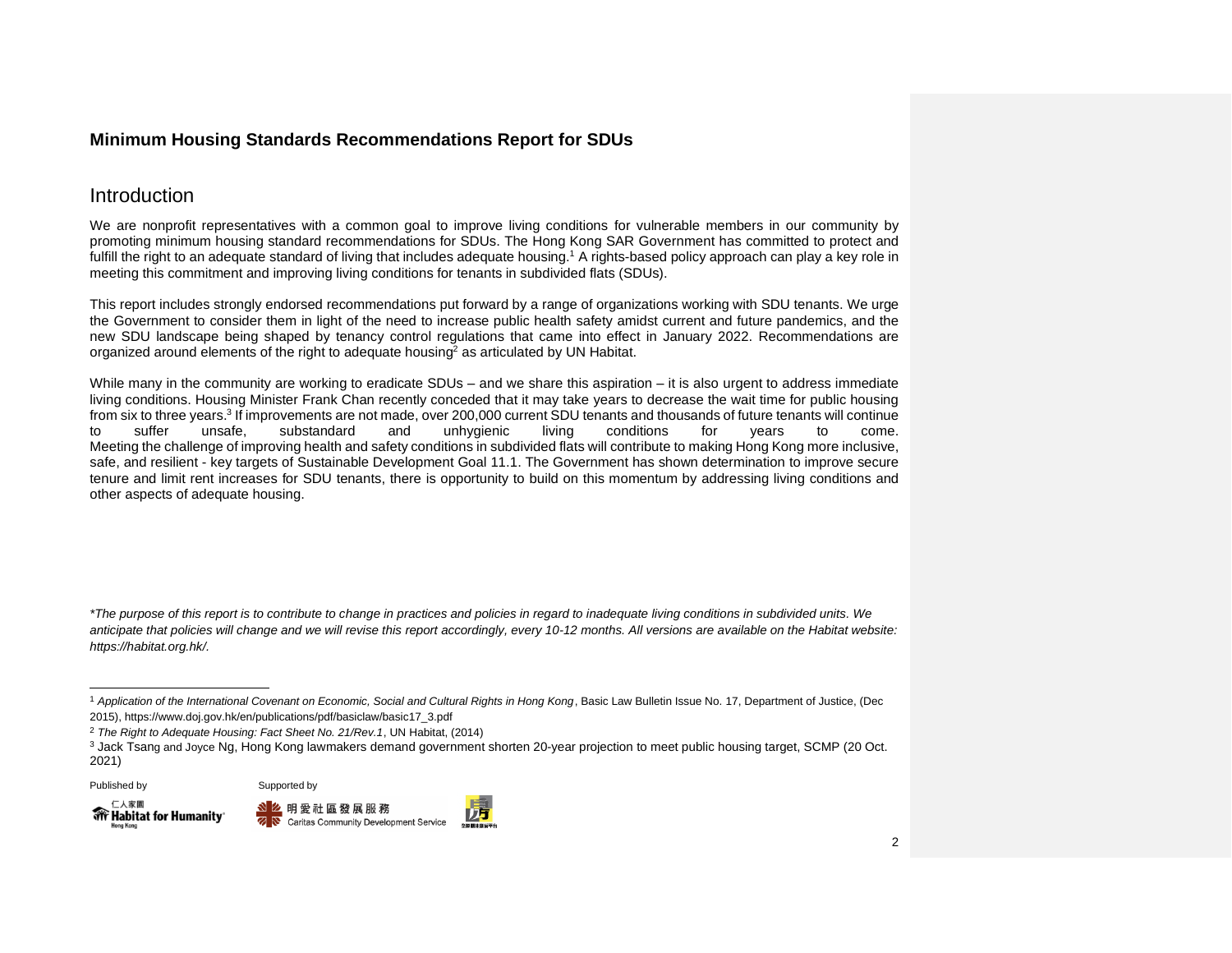# Recommendations

#### <span id="page-3-0"></span>1. AFFORDABILITY

*Housing should not be so expensive that it leaves little room in one's budget for utilities, food, clothing, transportation, health care and other basic needs… The average cost of housing per month should, in most cases, consume no more than approximately one-third of total monthly income.*

While new tenancy control regulations aim to limit rent increases, protect tenants from extraneous fees and fairly manage utility costs, it is urgent to address overwhelmingly high starting rent costs.

| <b>Topic</b>                             | <b>Context</b>                                                                                                                                                                                                                                                                                                                                                                                                                                                                                                                                                                                                                                                                                                                                                       | Recommendation(s)                                                                                                                                                                                                                                                                                                                                                                                                                                                                                                                                                                                                                                                                                                                                                                                                                                                                                                                                                                                                                                                                                                                                                                                                                              |
|------------------------------------------|----------------------------------------------------------------------------------------------------------------------------------------------------------------------------------------------------------------------------------------------------------------------------------------------------------------------------------------------------------------------------------------------------------------------------------------------------------------------------------------------------------------------------------------------------------------------------------------------------------------------------------------------------------------------------------------------------------------------------------------------------------------------|------------------------------------------------------------------------------------------------------------------------------------------------------------------------------------------------------------------------------------------------------------------------------------------------------------------------------------------------------------------------------------------------------------------------------------------------------------------------------------------------------------------------------------------------------------------------------------------------------------------------------------------------------------------------------------------------------------------------------------------------------------------------------------------------------------------------------------------------------------------------------------------------------------------------------------------------------------------------------------------------------------------------------------------------------------------------------------------------------------------------------------------------------------------------------------------------------------------------------------------------|
| Address high<br>cost of initial<br>rents | A CUHK study found that SDU tenants pay more per<br>square foot in rent than those living in larger housing<br>units. For example, on Hong Kong Island SDU tenants<br>pay an average of \$52.60 per square foot, while private<br>flats in the same area let for an average of \$40.70 per<br>square foot. <sup>081</sup><br>Costly rent is a heavy burden. A recent survey by the<br>Hong Kong Council of Social Services found that almost<br>a third of SDU households pay 50% or more of their<br>income to rent [OBJ]<br>In contrast, tenants in public rental housing become<br>eligible for rent reduction when rent costs exceed 25% of<br>household income, while transitional housing rents are<br>structured so as to not exceed 25% of household income. | 1.1 In Hong Kong, rent requiring more than 25% of a tenant's<br>household income is considered unaffordable.<br>A. Landlords should be free to charge up to, but not beyond<br>market rent (per square metre).<br>B. The government should set up a rent allowance to ensure<br>tenants only pay the affordable level of rent, defined as no<br>more than 25% of household income.<br>C. The level of assistance should reference to a notional rent,<br>determined by the market rent per square metre of the<br>housing unit multiplied by floor area of the household flat.<br>D. The housing assistance should be means tested which can<br>make reference to the public housing eligibility scale but<br>does not require the recipients to be on the waiting list for<br>public housing.<br>E. Use data collected from the Form AR2 to ensure landlords<br>are not charging rent above a rent ceiling, as determined by<br>market rent.<br>For example, if one person is living in a 11 m2 flat, and the market<br>rent is \$400 per square metre, the notional rent would be calculated<br>by multiplying 11 x $$400 = $4,400$ . If this renter earns \$10,000 a<br>month, he / she would pay \$2,500 toward rent (25% of income) while |

#### Published by Supported by



<mark>、 么</mark> 明 愛 社 區 發 展 服 務 **2 N** Caritas Community Development Service

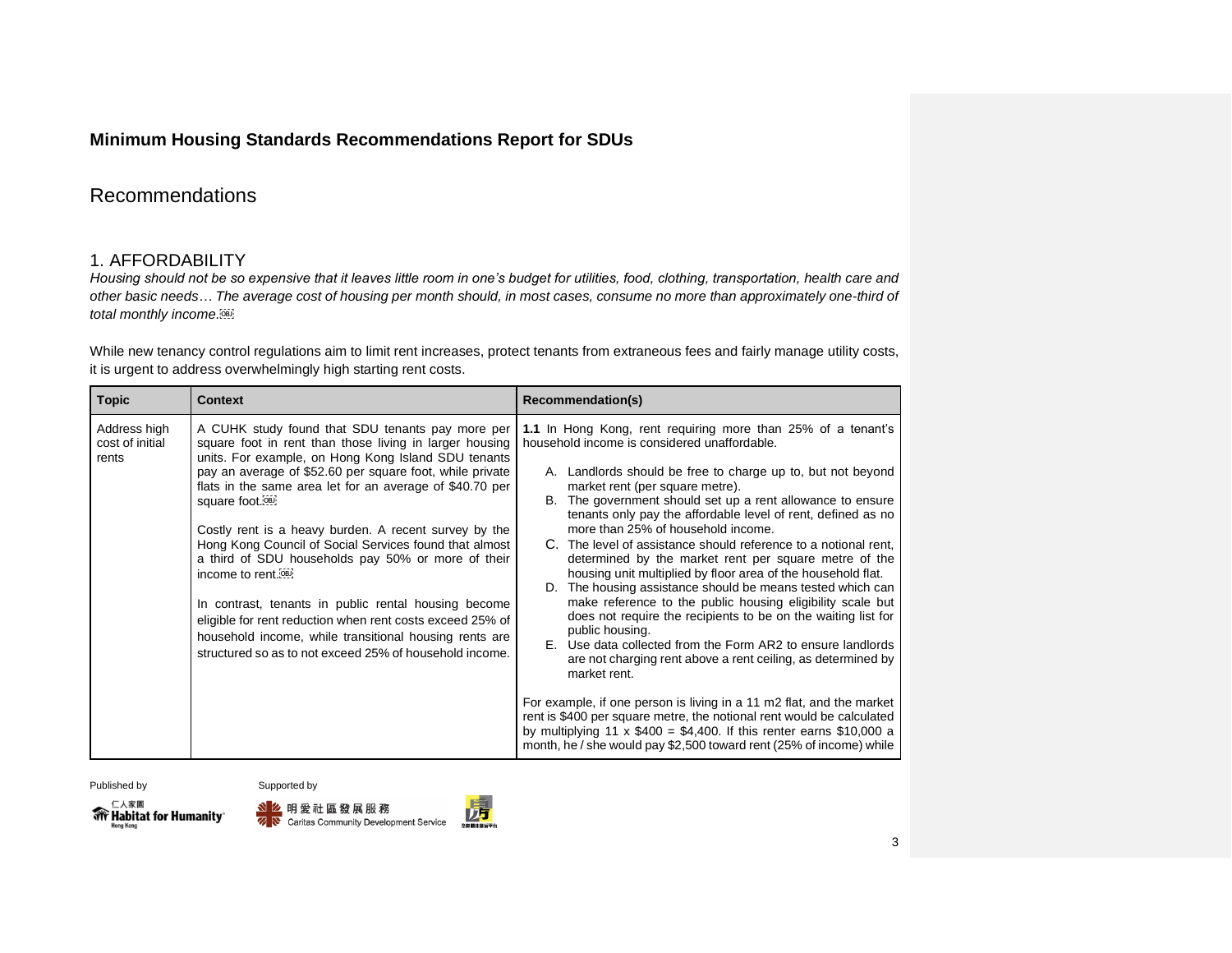|                                                                                          |                                                                                                                                                                                                                                                                            | the government rent allowance would be \$1,900 per month to meet<br>the notional rent of \$4,400.                                                                                                                                                                                                                              |
|------------------------------------------------------------------------------------------|----------------------------------------------------------------------------------------------------------------------------------------------------------------------------------------------------------------------------------------------------------------------------|--------------------------------------------------------------------------------------------------------------------------------------------------------------------------------------------------------------------------------------------------------------------------------------------------------------------------------|
| Take a more<br>equitable and<br>inclusive<br>approach to<br>rent allowance<br>allocation | As the current average waiting time for Public Rental<br>Housing (PRH) is 6 years, <b>Example 1</b> the Government will provide<br>cash allowances for people who have been waiting for<br>public housing for over three years through the Cash<br>Allowance Trial Scheme. | <b>1.2</b> Extend allowance distribution to cover the entire PRH waiting<br>period $-$ through to the final PRH offer as needed $-$ to ensure<br>recipients have equitable access to all their housing options and are<br>not limited to initial offers in the New Territories or extended urban<br>areas. <sup>[OBJ]</sup>    |
|                                                                                          |                                                                                                                                                                                                                                                                            | 1.3 Improve measures to compensate those who have been waiting<br>for public housing for less than three years including non-elderly<br>singles, expand the safety net, and retain the subsidy for "N have-<br>nots" households so that low-income families who cannot apply, can<br>still receive assistance. <sup>[08]</sup> |
| Minimize<br>unethical<br>practices                                                       | The current system allows for unethical practices where<br>intermediary companies privately increase rents from<br>tenants, charge a lump-sum lease renewal fee, create<br>new leases through forced evictions, sublet, and                                                | 1.4 Urge the Estate Agent Authority to strengthen enforcement of<br>standard contracts and fair and ethical practices with real estate<br>agencies that engage with prospective SDU tenants.                                                                                                                                   |
|                                                                                          | overcharge utilities and service fees. <sup>[08]</sup>                                                                                                                                                                                                                     | 1.5 Require increased transparency of communications from real<br>estate agencies and property management companies, with the goal<br>of further increasing fair and reasonable practices.                                                                                                                                     |

# <span id="page-4-0"></span>2. SECURITY OF TENURE

*All persons should possess a degree of security of tenure which guarantees legal protection against forced eviction, harassment and other threats.*

New tenancy control regulations aim to protect tenants from random or forced eviction for two and up to four years. The implementation, monitoring, and enforcement of these new measures is a key concern.





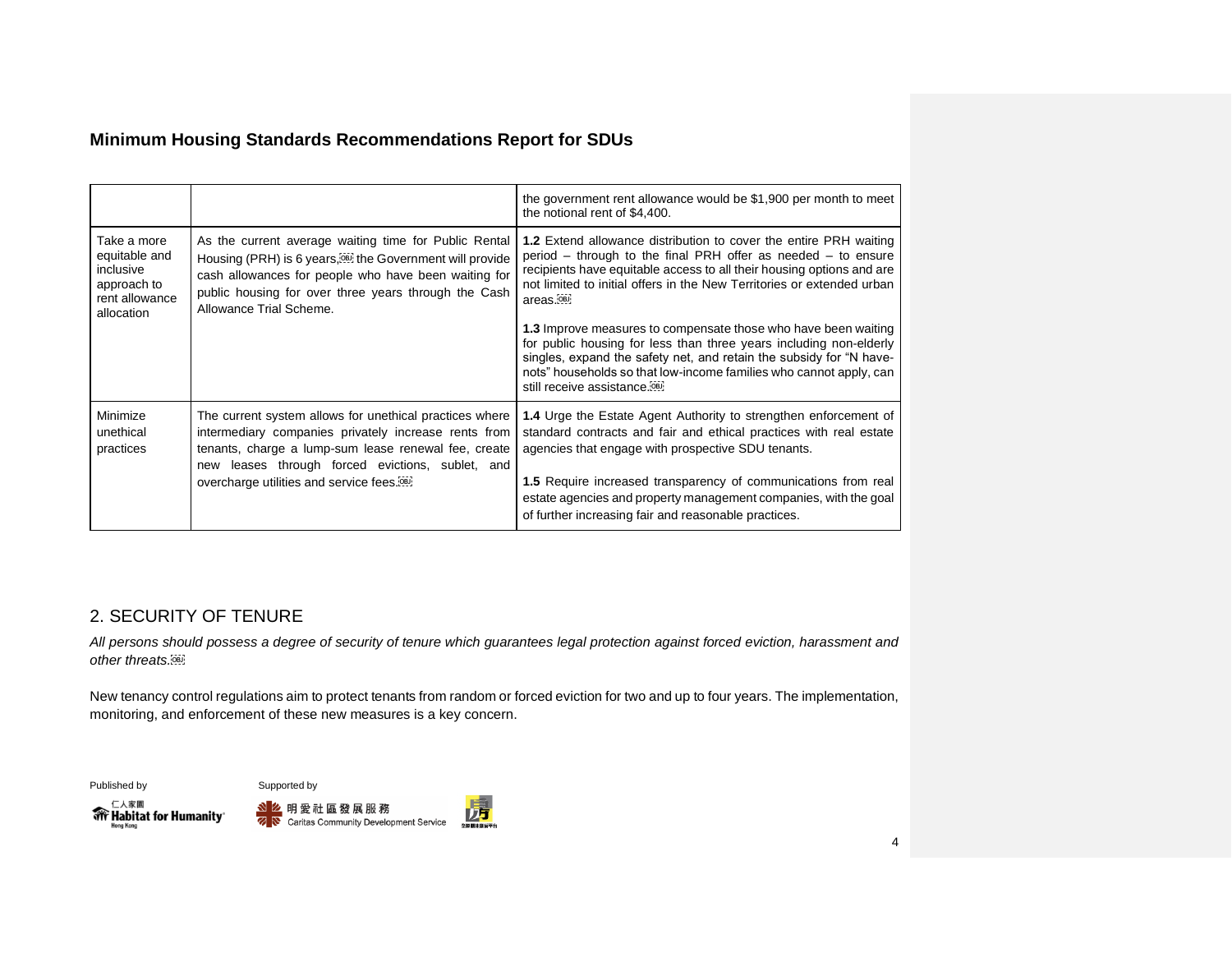| <b>Topic</b>                                                                                                                       | <b>Context</b>                                                                                                                                                                                                                                                                                                                                                                                                                                                                                                                                  | Recommendation(s)                                                                                                                                                                                                                                                                                                                                                                                                                                                                                                                                                                                                                                                                                                                                                                                                                                                                                                                                                            |                                   |
|------------------------------------------------------------------------------------------------------------------------------------|-------------------------------------------------------------------------------------------------------------------------------------------------------------------------------------------------------------------------------------------------------------------------------------------------------------------------------------------------------------------------------------------------------------------------------------------------------------------------------------------------------------------------------------------------|------------------------------------------------------------------------------------------------------------------------------------------------------------------------------------------------------------------------------------------------------------------------------------------------------------------------------------------------------------------------------------------------------------------------------------------------------------------------------------------------------------------------------------------------------------------------------------------------------------------------------------------------------------------------------------------------------------------------------------------------------------------------------------------------------------------------------------------------------------------------------------------------------------------------------------------------------------------------------|-----------------------------------|
| <b>Monitor and</b><br>hold<br>accountable<br><b>Service Teams</b><br>responsible for<br>implementing<br>new tenancy<br>regulations | Six District Service Teams have been awarded<br>funds to implement the new tenancy control<br>regulations. In the absence of data concerning exact<br>number of headcount allocated to the teams, there is<br>concern this may not be adequate resources and<br>manpower to provide needed services to over<br>200,000 SDU tenants.                                                                                                                                                                                                             | 2.1 In the monthly and annual Service Team progress reports to<br>Government, require indicators that capture: 1) improvements in landlord<br>and tenant understanding of new regulations, 2) outreach to ethnic<br>minority communities, and 3) number of dispute resolution cases<br>handled, and results.<br>2.2 Monthly and annual Service Team progress reports must be made<br>readily available to the public.<br>2.3 Provide a hotline for SDU tenants to report disputes and random or<br>forced evictions. Conduct random on-site inspections, to find out if the<br>tenants have been unfairly evicted (or overcharged for water and<br>electricity).<br>2.4 Break service areas down into smaller parts and fund additional<br>District Service Teams to add coverage. Alternatively, outline a<br>mechanism for Service Teams to request additional resources if there is<br>insufficient manpower to cover the SDU landlords and tenants in their<br>district. | Commented [JH1]: Amend the nuance |
| <b>Expand tenure</b><br>and eligibility for<br>transitional<br>housing                                                             | While transitional housing offers adequate living<br>conditions the tenure period, 2-3 years, is too short.<br>Tenants who waited 3 years for public housing prior<br>to entering transitional housing often find that a few<br>years is still not enough to cover the entire wait time<br>for public housing (average is 6 years) - meaning<br>they must move out of transitional housing and back<br>into SDUs or other temporary housing. Each move<br>into and out of transitional housing disrupts work,<br>schooling, and community ties. | 2.5 Increase tenant stays in transitional housing to a minimum of 6 years<br>to align with the current average waiting time. Expand eligibility for<br>transitional housing to include those on the public housing waitlist for less<br>than 3 years.                                                                                                                                                                                                                                                                                                                                                                                                                                                                                                                                                                                                                                                                                                                        |                                   |
| Promote access<br>to legal and<br>mediation                                                                                        | SDU tenants have little voice or protection within the<br>tenant-landlord relationship. The threat of<br>harassment, eviction, or being blacklisted as                                                                                                                                                                                                                                                                                                                                                                                          | The RVD provides free advisory and mediatory services on tenancy<br>matters at the Lands Tribunal and five district offices. Mediation services                                                                                                                                                                                                                                                                                                                                                                                                                                                                                                                                                                                                                                                                                                                                                                                                                              |                                   |
| Published by                                                                                                                       | Supported by                                                                                                                                                                                                                                                                                                                                                                                                                                                                                                                                    |                                                                                                                                                                                                                                                                                                                                                                                                                                                                                                                                                                                                                                                                                                                                                                                                                                                                                                                                                                              |                                   |



<mark>I 么</mark> 明愛社區發展服務<br>ク<mark>I</mark>C Caritas Community Development Service



5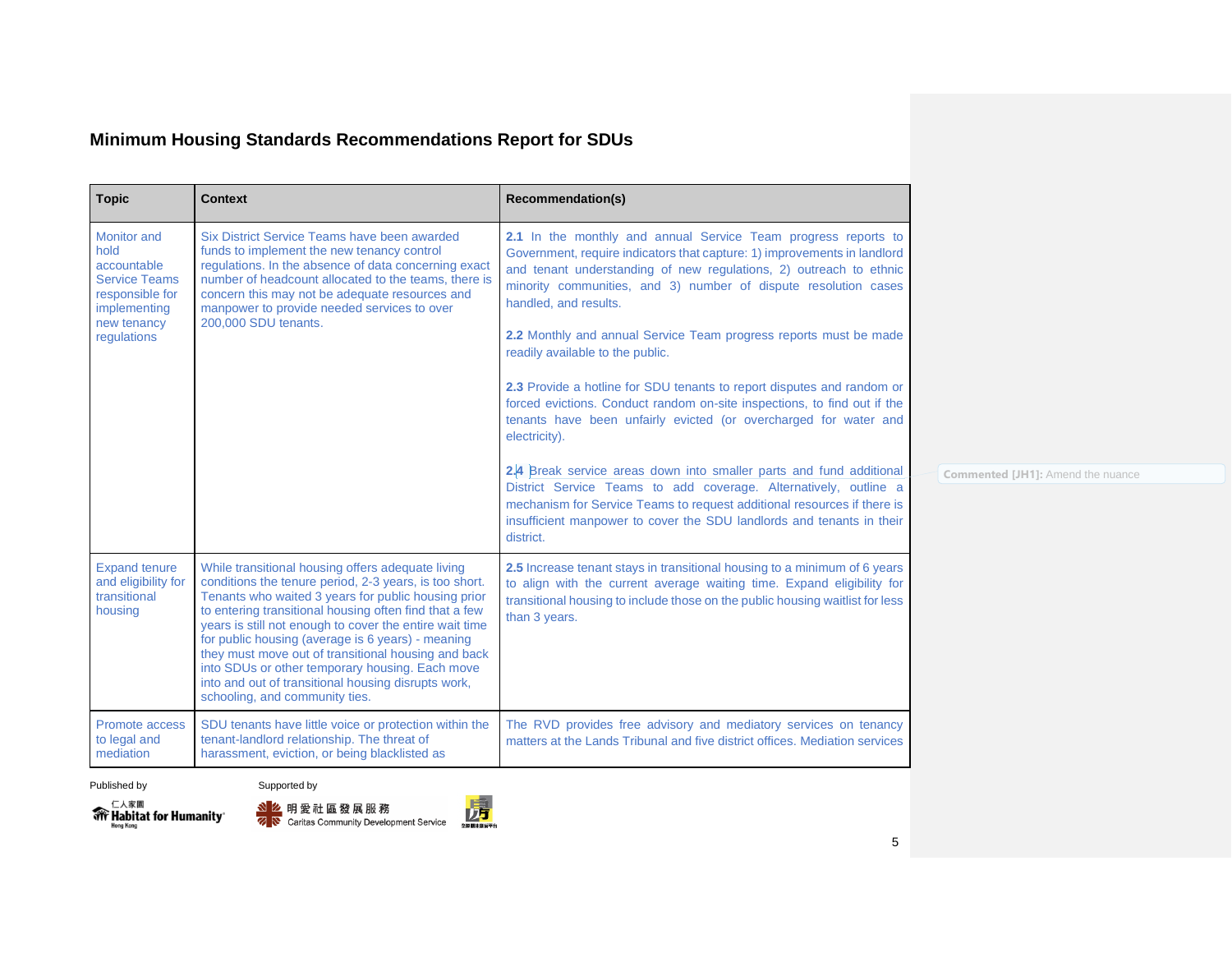| services                                    | troublemakers prevents tenants from issuing<br>complaints, thus limiting their access to remedies in<br>cases of overcharging, substandard and unsafe<br>housing conditions, discrimination, and etc.                                                                                                                                                                                                                                                                                                                                                                                                                                                                                                                                                                                                                                                                                                                         | are also offered by the Joint Mediation Helpline Office (soon to be the<br>Judiciary).<br>2.6 Service Teams must counsel tenants with disputes and facilitate<br>access to appropriate mediation or legal services if and as needed.<br>Mediation referrals must include strong incentives to promote landlord<br>participation. The High Court has issued Practice Direction 31 requiring<br>parties in certain civil litigations to first go through mediation. Consider<br>incorporating this requirement into the tenancy agreement.<br><b>2.7</b> Provide subsidies to facilitate SDU tenant access to mediation or<br>legal services.                                                                                                                                                                                                                                                                                                                                                                                                                                                                                                                                                                                                     |
|---------------------------------------------|-------------------------------------------------------------------------------------------------------------------------------------------------------------------------------------------------------------------------------------------------------------------------------------------------------------------------------------------------------------------------------------------------------------------------------------------------------------------------------------------------------------------------------------------------------------------------------------------------------------------------------------------------------------------------------------------------------------------------------------------------------------------------------------------------------------------------------------------------------------------------------------------------------------------------------|-------------------------------------------------------------------------------------------------------------------------------------------------------------------------------------------------------------------------------------------------------------------------------------------------------------------------------------------------------------------------------------------------------------------------------------------------------------------------------------------------------------------------------------------------------------------------------------------------------------------------------------------------------------------------------------------------------------------------------------------------------------------------------------------------------------------------------------------------------------------------------------------------------------------------------------------------------------------------------------------------------------------------------------------------------------------------------------------------------------------------------------------------------------------------------------------------------------------------------------------------|
| Fill gaps in the<br>resettlement<br>process | Alliance<br>for Better<br>Re-housing<br>Policy<br>The<br>documented gaps in tenants' ability to access<br>resettlement protections and due process available to<br>those displaced by government actions:<br>Private landlords who receive a Buildings Department<br>(BD) clearance order must initiate a formal process<br>that includes applying to the court and requesting the<br>court bailiff in order to enable tenants to petition for<br>temporary housing.<br>However, some landlords who receive a BD<br>clearance order avoid the costs and legal hassle of<br>going to court by instead resorting to informal means,<br>such as cutting off water and electricity supply, to<br>force tenants out.<br>Lacking a court order and presence of the bailiff,<br>tenants are blocked from petitioning for the resources,<br>protections and due process that would otherwise be<br>available to them. <sup>[08]</sup> | <b>2.8</b> Broaden recipients of the resettlement policy to cover those staying<br>in other forms of substandard housing affected by government<br>enforcement actions, not just squatters or illegal rooftop structures. <sup>[68]</sup><br>2.9 Permit affected residents to be relocated to interim housing<br>immediately, where assessment on PRH eligibility and household assets<br>takes place, without going through the transit center and the "homeless<br>status" review.[0B]<br>2.10 While the Community Care Fund and the URA offer various<br>relocation subsidies, these are extremely targeted. Expand provision of<br>relocation subsidies to all tenants affected by government enforcement<br>actions. <sup>[0BJ]</sup><br>2.11 Review the current resettlement policy and launch relevant public<br>consultations for ideas to fill in policy gaps and improve processes. <sup>[08]</sup><br>2.12 Expand provision of interim housing in urban districts, closer to<br>where tenants work.[08]<br>2.13 To ease the burden of resettlement, the Government could take a<br>more robust approach to revitalisation of non-hazardous, industrial<br>buildings by allowing usage for interim housing / residential development. |





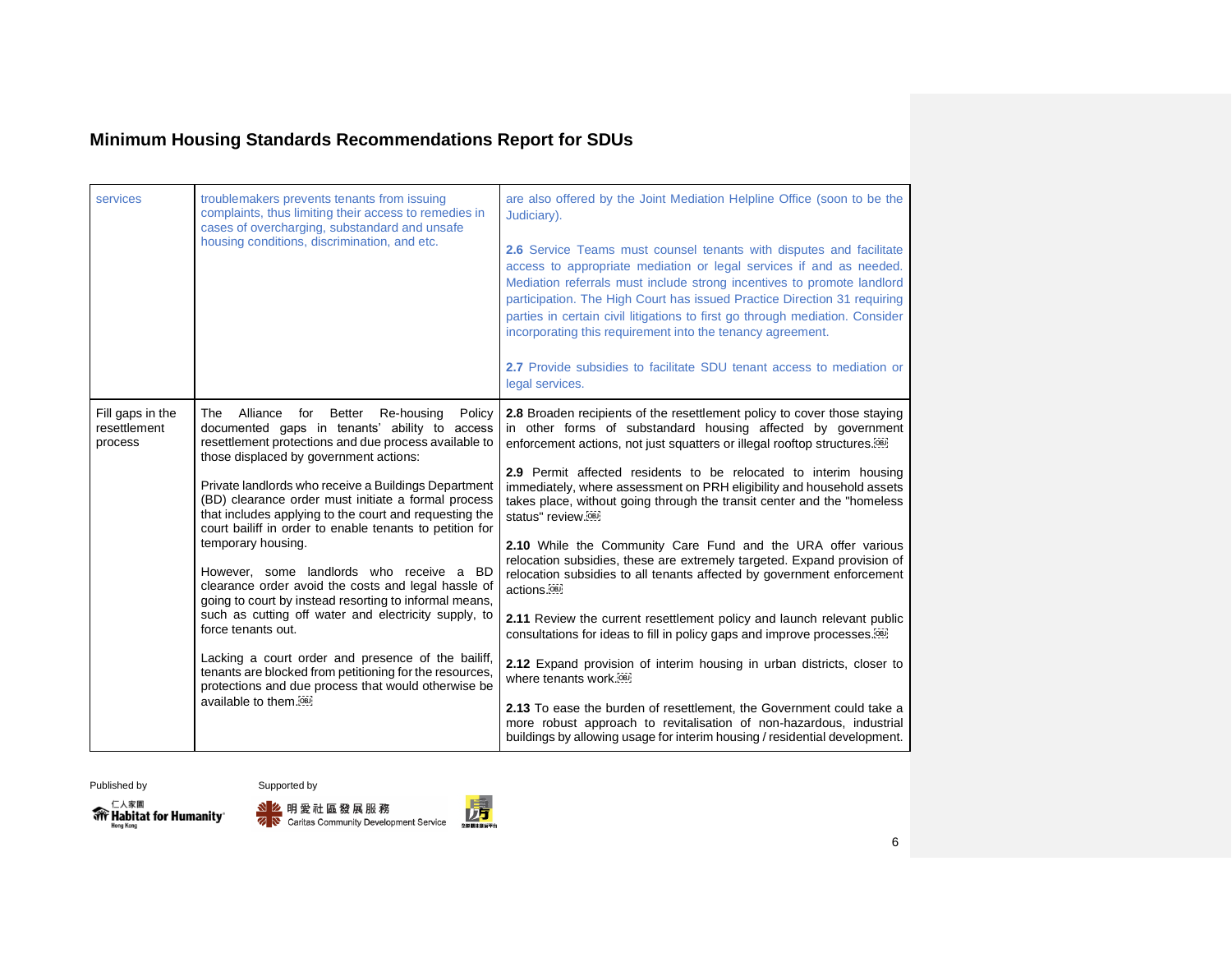#### <span id="page-7-0"></span>3. HABITABILITY AND AVAILABILITY OF BASIC SERVICES, MATERIALS, FACILITIES, AND INFRASTRUCTURE\*

*Adequate housing must provide adequate space and protection from cold, damp, heat, rain, wind or other threats to health, structural hazards and disease... [It] must provide safe drinking water, energy for cooking, heating and lighting, sanitation and washing facilities, means of food storage, refuse disposal, site drainage and emergency services.*

(\*While Habitability and the Availability of Basic Services, Materials, Facilities, and Infrastructure are articulated as two separate elements of the right to adequate housing by UN Habitat, we have combined them here to streamline our recommendations.)

Enforcement of existing government standards for the health and safety of buildings should be strengthened. From 2012-2018, non-compliance with Mandatory Building Inspection Scheme (MBIS) notices ranged up to 77%.<sup>[23](https://word-edit.officeapps.live.com/we/wordeditorframe.aspx?ui=en%2DUS&rs=en%2DUS&wopisrc=https%3A%2F%2Fhabitathongkong.sharepoint.com%2F_vti_bin%2Fwopi.ashx%2Ffiles%2F125f226d2f3a48abaa89171eaeca2633&wdenableroaming=1&mscc=1&hid=C3D333A0-20C5-1000-222B-66905B7B30FF&wdorigin=ItemsView&wdhostclicktime=1649989870527&jsapi=1&jsapiver=v1&newsession=1&corrid=e946efc1-d2e7-4641-a560-147f7ca42713&usid=e946efc1-d2e7-4641-a560-147f7ca42713&sftc=1&mtf=1&sfp=1&instantedit=1&wopicomplete=1&wdredirectionreason=Unified_SingleFlush&rct=Medium&ctp=LeastProtected#_ftn1)</sup> In that period, while 23,690 warning letters were issued only 139 prosecutions were instigated against owners who failed to meet standards.<sup>[24](https://word-edit.officeapps.live.com/we/wordeditorframe.aspx?ui=en%2DUS&rs=en%2DUS&wopisrc=https%3A%2F%2Fhabitathongkong.sharepoint.com%2F_vti_bin%2Fwopi.ashx%2Ffiles%2F125f226d2f3a48abaa89171eaeca2633&wdenableroaming=1&mscc=1&hid=C3D333A0-20C5-1000-222B-66905B7B30FF&wdorigin=ItemsView&wdhostclicktime=1649989870527&jsapi=1&jsapiver=v1&newsession=1&corrid=e946efc1-d2e7-4641-a560-147f7ca42713&usid=e946efc1-d2e7-4641-a560-147f7ca42713&sftc=1&mtf=1&sfp=1&instantedit=1&wopicomplete=1&wdredirectionreason=Unified_SingleFlush&rct=Medium&ctp=LeastProtected#_ftn2)</sup> The situation is similar in regard to fire safety. Between 2007 and 2020, the Fire Services Department and Buildings Department inspected 9,716 buildings and issued fire safety instructions to 8,493 buildings, but only 343 buildings made the improvements necessary to meet safety standards.<sup>[36](https://word-edit.officeapps.live.com/we/wordeditorframe.aspx?ui=en%2DUS&rs=en%2DUS&wopisrc=https%3A%2F%2Fhabitathongkong.sharepoint.com%2F_vti_bin%2Fwopi.ashx%2Ffiles%2F125f226d2f3a48abaa89171eaeca2633&wdenableroaming=1&mscc=1&hid=C3D333A0-20C5-1000-222B-66905B7B30FF&wdorigin=ItemsView&wdhostclicktime=1649989870527&jsapi=1&jsapiver=v1&newsession=1&corrid=e946efc1-d2e7-4641-a560-147f7ca42713&usid=e946efc1-d2e7-4641-a560-147f7ca42713&sftc=1&mtf=1&sfp=1&instantedit=1&wopicomplete=1&wdredirectionreason=Unified_SingleFlush&rct=Medium&ctp=LeastProtected#_ftn3)</sup> Compliance may be challenging in "3-nil" buildings but lax enforcement furthers neglect of SDUs - over 80% of which are located in buildings 50 years old or above.<sup>13</sup>

Environmental hygiene within flats is also critical to tenant health and well-being. Responsibility for problems such as water seepage, pest management, and maintenance of common areas can be diffuse and unclear. Yet, dire conditions must be addressed. As the Ratings and Valuation Department receives more Tenancy Forms (Form AR2) thus increasing data on SDUs, we urge the reconsideration of a licensing system for SDUs with clear health and safety inspection, repair and maintenance requirements.

<sup>[23](https://word-edit.officeapps.live.com/we/wordeditorframe.aspx?ui=en%2DUS&rs=en%2DUS&wopisrc=https%3A%2F%2Fhabitathongkong.sharepoint.com%2F_vti_bin%2Fwopi.ashx%2Ffiles%2F125f226d2f3a48abaa89171eaeca2633&wdenableroaming=1&mscc=1&hid=C3D333A0-20C5-1000-222B-66905B7B30FF&wdorigin=ItemsView&wdhostclicktime=1649989870527&jsapi=1&jsapiver=v1&newsession=1&corrid=e946efc1-d2e7-4641-a560-147f7ca42713&usid=e946efc1-d2e7-4641-a560-147f7ca42713&sftc=1&mtf=1&sfp=1&instantedit=1&wopicomplete=1&wdredirectionreason=Unified_SingleFlush&rct=Medium&ctp=LeastProtected#_ftnref1)</sup> Report on the Mandatory Building Inspection Scheme and Mandatory Window Inspection Scheme, LC Paper No. CB(2)1496/18-19(03), Legislative Council Joint Subcommittee to Follow-up Issues Related to the Redevelopment, Maintenance, and Management of Old Buildings, (March 2019)  $24$  Ibid

[36](https://word-edit.officeapps.live.com/we/wordeditorframe.aspx?ui=en%2DUS&rs=en%2DUS&wopisrc=https%3A%2F%2Fhabitathongkong.sharepoint.com%2F_vti_bin%2Fwopi.ashx%2Ffiles%2F125f226d2f3a48abaa89171eaeca2633&wdenableroaming=1&mscc=1&hid=C3D333A0-20C5-1000-222B-66905B7B30FF&wdorigin=ItemsView&wdhostclicktime=1649989870527&jsapi=1&jsapiver=v1&newsession=1&corrid=e946efc1-d2e7-4641-a560-147f7ca42713&usid=e946efc1-d2e7-4641-a560-147f7ca42713&sftc=1&mtf=1&sfp=1&instantedit=1&wopicomplete=1&wdredirectionreason=Unified_SingleFlush&rct=Medium&ctp=LeastProtected#_ftnref3) *Hong Kong Unison Report on Fire Safety,* Hong Kong Unison (2020)

| Topic              | <b>Context</b> | <b>Recommendation(s)</b>                                                                                                                                                                                                                                                   |
|--------------------|----------------|----------------------------------------------------------------------------------------------------------------------------------------------------------------------------------------------------------------------------------------------------------------------------|
| Mandate<br>minimum |                | Vast anecdotal evidence details the negative effects   The average living space per person in public rental housing was 13.4 sq<br>I cramped flats have on tenant well-being. Studies   metres in 2020, [69] while families with living density of less than 7 sq metres I |

<sup>13</sup> Report of the Task Force for the Study of Tenancy Control in SDUs, Transport and Housing Bureau, (March 2021)

Published by Supported by

仁人家園 **Write Habitat for Humanity** 



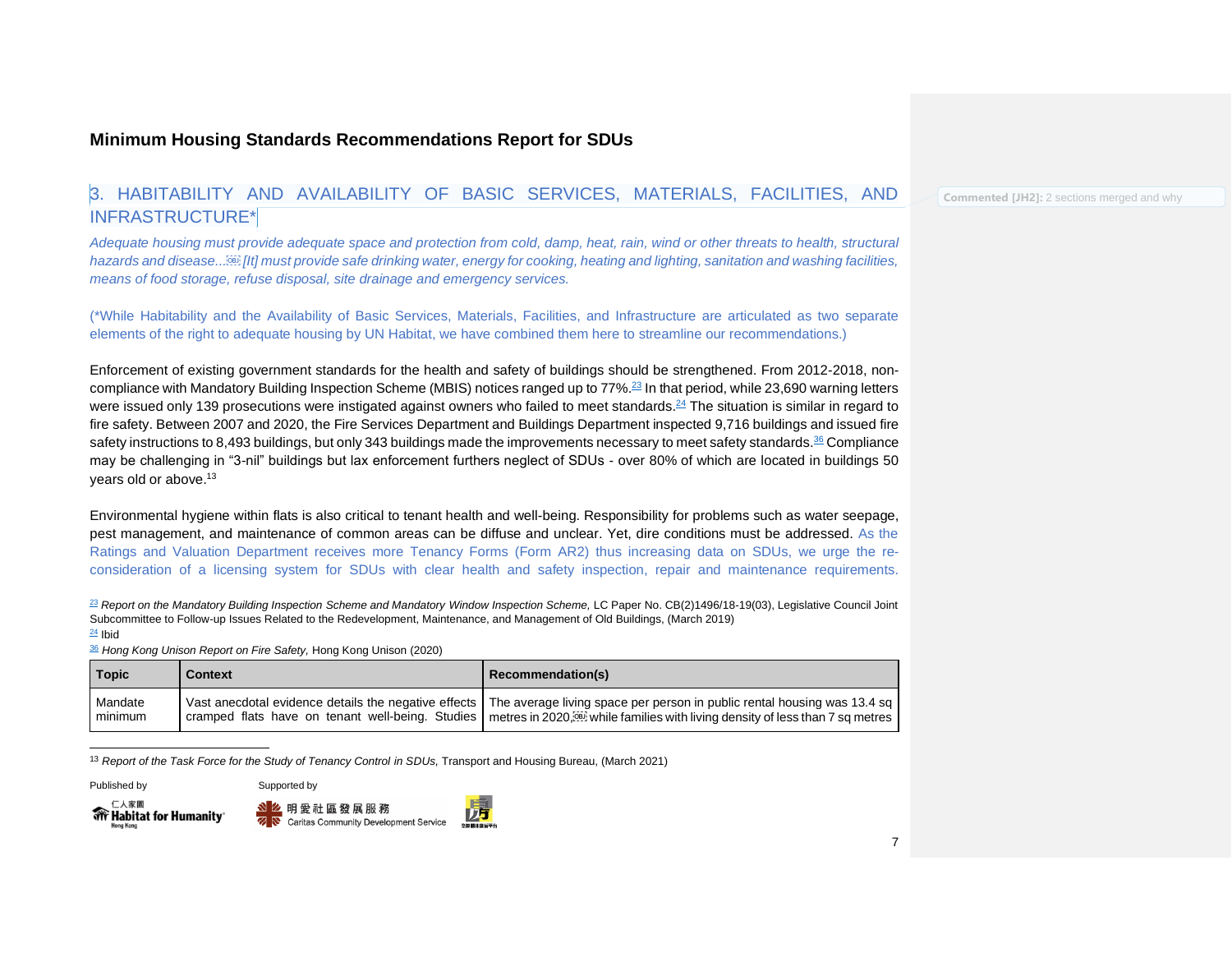| floor area<br>requirements<br>for SDUs                           | show that increased living density is significantly<br>associated with deprivation, anxiety and stress. A<br>CUHK study found that, compared with living in a flat<br>of less than 7 sq metres, living in a flat of 7-13 sq<br>metres is significantly associated with lower risk of<br>anxiety."26<br>Children who eat, play, and do homework on the bed<br>may develop spinal issues. <sup>27</sup> Cramped quarters<br>combined with poor lighting leads to a higher rate of<br>developing myopia. <sup>[08]</sup> Small living space also<br>negatively impact children's social, emotional, and<br>mental health development. <sup>[68]</sup><br>In February 2022, in recognition of the deleterious<br>effects of living in nano-flats, the Development<br>Bureau mandated that nearly all new private flats<br>meet a minimum size requirement of 26 sq meters. <sup>[08]</sup> | or 20% in some public housing developments. <sup>33</sup><br>household of two and 4.5 sq metres for a household of three. <sup>34</sup><br>Housing Authority for families to qualify for larger quarters.<br>Minimum floor area recommendations for SDUs<br>Household size<br>$\mathbf{1}$<br>2<br>3<br>4 | Per person<br>$11 \text{ m}^2$<br>$7 \text{ m}^2$<br>$7 \text{ m}^2$<br>$7 \text{ m}^2$ | Total area<br>$11 \text{ m}^2$<br>$14 \text{ m}^2$<br>$21 \text{ m}^2$<br>$28 \text{ m}^2$ | of floor area per person are eligible to transfer to larger flats. <sup>32</sup> Additionally,<br>the Housing Authority will undertake "home space enhancement" of 10%<br>Meanwhile, the average floor area for a single tenant in an SDU is 10.7 sq<br>metres. This number decreases to 5.6 sq metres per person for a<br>3.1 We recommend a minimum floor area of 11 sq metres for single-<br>person households in SDUs. For households of 2-4 persons we<br>recommend minimum floor area of no less than 7 sq metres per person.<br>This figure is the amount of living space significantly associated with lower<br>risk of anxiety and stress. <sup>35</sup> It is also the density threshold used by the |
|------------------------------------------------------------------|----------------------------------------------------------------------------------------------------------------------------------------------------------------------------------------------------------------------------------------------------------------------------------------------------------------------------------------------------------------------------------------------------------------------------------------------------------------------------------------------------------------------------------------------------------------------------------------------------------------------------------------------------------------------------------------------------------------------------------------------------------------------------------------------------------------------------------------------------------------------------------------|-----------------------------------------------------------------------------------------------------------------------------------------------------------------------------------------------------------------------------------------------------------------------------------------------------------|-----------------------------------------------------------------------------------------|--------------------------------------------------------------------------------------------|----------------------------------------------------------------------------------------------------------------------------------------------------------------------------------------------------------------------------------------------------------------------------------------------------------------------------------------------------------------------------------------------------------------------------------------------------------------------------------------------------------------------------------------------------------------------------------------------------------------------------------------------------------------------------------------------------------------|
|                                                                  |                                                                                                                                                                                                                                                                                                                                                                                                                                                                                                                                                                                                                                                                                                                                                                                                                                                                                        | household size.                                                                                                                                                                                                                                                                                           |                                                                                         |                                                                                            | 3.2 As the average living space in public rental housing continues to<br>increase in the future, link a minimum floor area requirement for SDUs to<br>PRH standards by percentage. For example, the minimum floor area for<br>SDUs could be maintained at 85% of PRH minimum floor area by                                                                                                                                                                                                                                                                                                                                                                                                                     |
| Adequate<br>separation<br>between<br>cooking and<br>toilet areas | Some flats are too small to accommodate a stove,<br>leaving tenants to cook only with a rice cooker which<br>we have observed is sometimes located in the toilet<br>area. The practice of preparing food in close proximity<br>to the toilet is critically unhygienic.                                                                                                                                                                                                                                                                                                                                                                                                                                                                                                                                                                                                                 | the kitchen.                                                                                                                                                                                                                                                                                              |                                                                                         |                                                                                            | 3.3 Ensure that no WC opens directly into the kitchen. Separate the WC<br>from the kitchen/pantry with a corridor or a room. Provide a minimum<br>850mm separation between the WC door and pantry/open kitchen<br>countertop. WCs should be separated by walls or a structural barrier from                                                                                                                                                                                                                                                                                                                                                                                                                    |





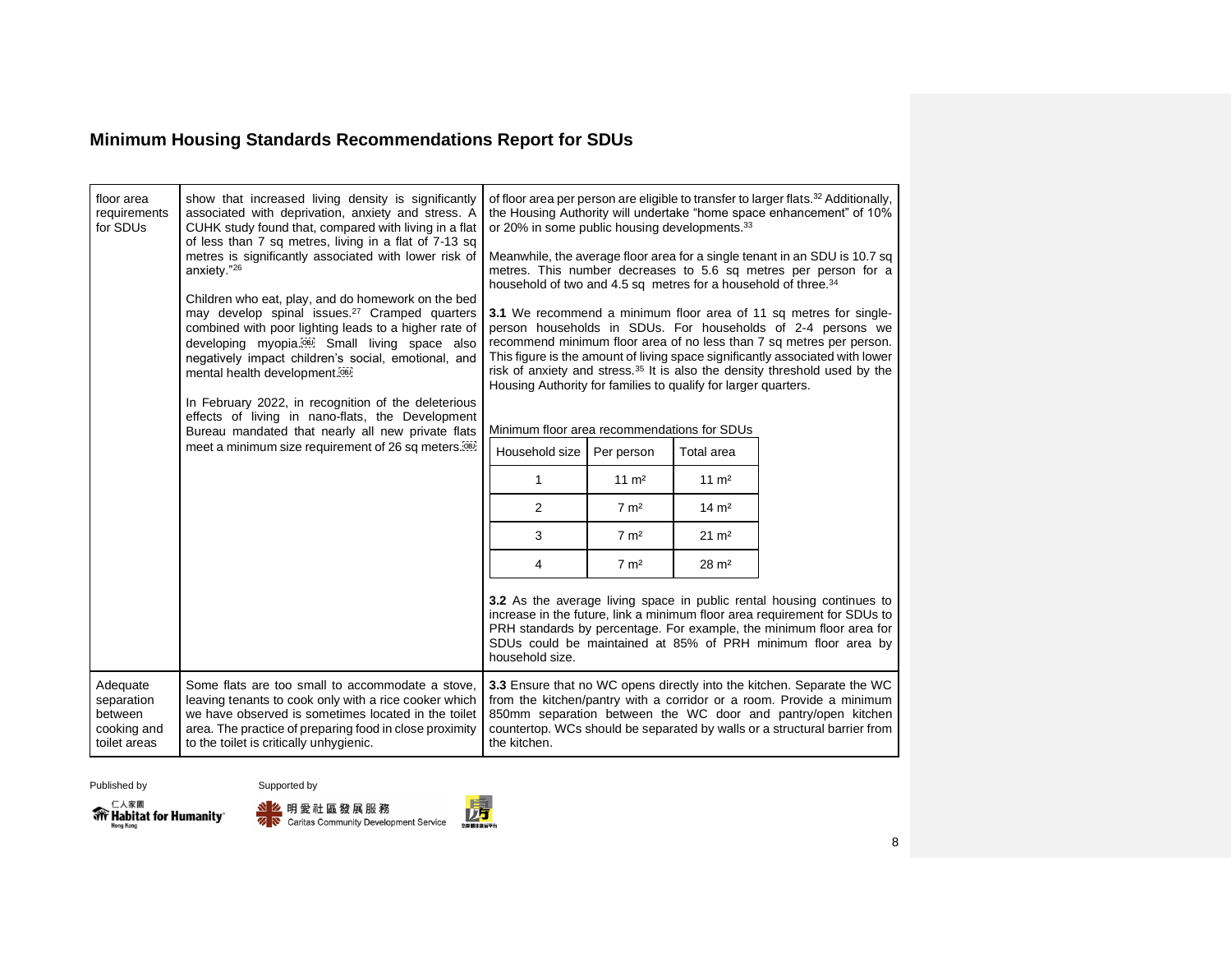| Address fire<br>hazards<br>unique to<br><b>SDUs</b>             | SDUs have an increased fire risk due to an<br>abundance of sources of ignition such as naked<br>flames, heaters and overburdened<br>electrical<br>systems; as well as the high density of sources of fuel<br>such as waste products, textiles, and non-fire-rated<br>timber partitions. | We recommend that SDUs have Fire Safety provisions higher than those<br>required by law for regular domestic units. In addition to standards laid out<br>in the Fire Safety (Buildings) Ordinance, and while recognizing the topic<br>requires study by experts, we recommend standards specific to SDUs<br>include:<br>3.4 Doors width (See Annex)<br>If the FRR -/60/- main door with smoke seal is intact, ensure the<br>$\bullet$<br>corridor of SDU quarters is not less than 750mm wide (for<br>maximum capacity of 30) and 850mm wide (for capacity above<br>$30$ ).<br>If there is no FRR -/60/- main door with a smoke seal, ensure the<br>corridor is not less than 1050mm wide. Minimum door width<br>should be 750mm wide (for maximum capacity of 30) and 850mm<br>wide (for capacity above 30).<br>3.5 Compartmentation<br>Regard each SDU as an independent fire compartment,<br>separated by FRR -/60/60 partitional walls and FRR -/60/- doors<br>from the other units. Ensure that such doors are self-closing and<br>provided with a smoke seal.<br><b>3.6 Fire Services Installation</b><br>Provide a stand-alone type smoke detector where a pantry/open<br>kitchen is provided in an SDU.<br>Install a portable fire extinguisher and fire blanket at the common<br>area near the main door of an SDU quarter.<br>Require annual inspections by Registered Fire Service Installation<br>Contractors of the above Fire Services Installations.<br>3.7 Naked flame cooking<br>To maintain the safety of all, prohibit naked flame cooking in SDUs<br>that do not have a separate kitchen. |
|-----------------------------------------------------------------|-----------------------------------------------------------------------------------------------------------------------------------------------------------------------------------------------------------------------------------------------------------------------------------------|---------------------------------------------------------------------------------------------------------------------------------------------------------------------------------------------------------------------------------------------------------------------------------------------------------------------------------------------------------------------------------------------------------------------------------------------------------------------------------------------------------------------------------------------------------------------------------------------------------------------------------------------------------------------------------------------------------------------------------------------------------------------------------------------------------------------------------------------------------------------------------------------------------------------------------------------------------------------------------------------------------------------------------------------------------------------------------------------------------------------------------------------------------------------------------------------------------------------------------------------------------------------------------------------------------------------------------------------------------------------------------------------------------------------------------------------------------------------------------------------------------------------------------------------------------------------------------------------------------------|
| Enforce<br>execution of<br>prescribed<br>fire safety<br>repairs | Out of 2,800 buildings built over 60 years ago, 2,000<br>have been inspected and nearly 800 buildings have<br>different levels of fire hazards. Yet in 2020, only 5%<br>of Owner Corporations complied with fire safety                                                                 | If a building violates the Buildings Ordinance and is unable to carry out<br>restoration works as ordered, the Buildings Department can arrange for<br>mandatory restoration of the building and collect fees from owners after<br>works are completed. However, the Fire Services Department will not                                                                                                                                                                                                                                                                                                                                                                                                                                                                                                                                                                                                                                                                                                                                                                                                                                                                                                                                                                                                                                                                                                                                                                                                                                                                                                        |





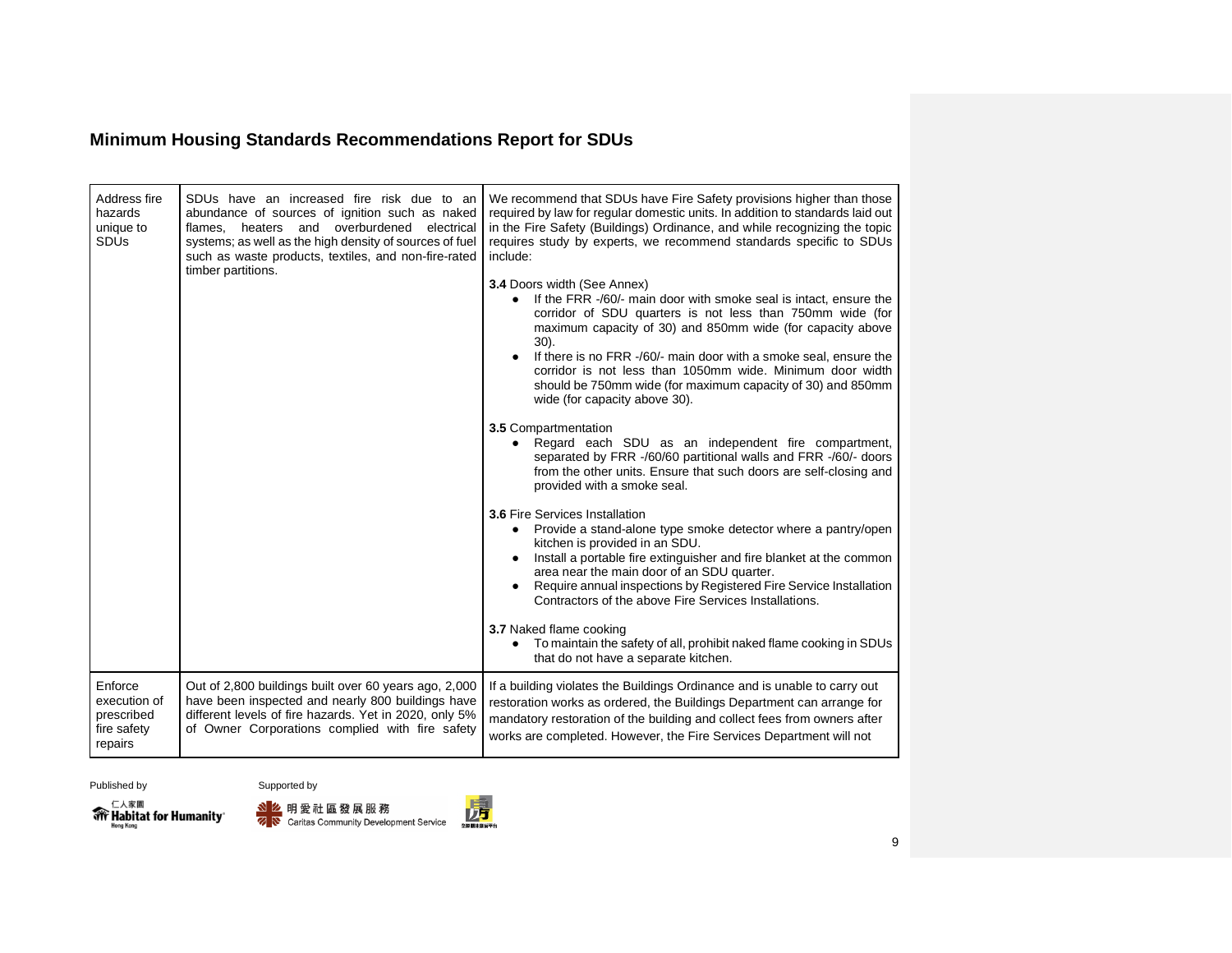|                                                         | instructions. <sup>08J22</sup>                                                                                                                                                               | take [similar] initiative to assist owners to carry out compulsory repairs,<br>resulting in a lack of support for three-no buildings or poorly managed<br>buildings. <sup>38</sup>                                                                                                                                                                                                                                        |
|---------------------------------------------------------|----------------------------------------------------------------------------------------------------------------------------------------------------------------------------------------------|---------------------------------------------------------------------------------------------------------------------------------------------------------------------------------------------------------------------------------------------------------------------------------------------------------------------------------------------------------------------------------------------------------------------------|
|                                                         |                                                                                                                                                                                              | 3.8 Allocate resources to strengthen follow-up after fire safety<br>instructions have been issued. Increase enforcement of fire safety<br>ordinance violations. <sup>[68]</sup> Adapt the BD mandatory restoration model to fire<br>services assistance, to bring buildings into compliance. 2425262728                                                                                                                   |
| Support OCs<br>and involve<br>tenants in fire<br>safety | Membership in Ownership Corporations (OCs) is<br>voluntary. Thus, withdrawal from OCs is common<br>resulting in the suspension of building safety<br>improvement operations. <sup>[08]</sup> | 3.9 Strengthen communication between the Fire Services Department and<br>local organizations. Provide fire safety workshops that include how to use<br>fire extinguishers and fire blankets. Outreach must be inclusive of<br>traditionally marginalized communities. <sup>[68]</sup>                                                                                                                                     |
|                                                         |                                                                                                                                                                                              | 3.10 Increase promotion of the "Building Fire Safety Envoy" and the "Fire"<br>Safety Ambassador programmes in "three nil buildings" to enhance<br>residents' awareness of fire protection, and to help coordinate future<br>projects related to the upgrading of fire protection installations and<br>equipment. <sup>[08]</sup>                                                                                          |
|                                                         |                                                                                                                                                                                              | 3.11 Subsidize the cost of basic fire safety equipment in old buildings (see<br>equipment list in Recommendation 3.6).                                                                                                                                                                                                                                                                                                    |
|                                                         |                                                                                                                                                                                              | 3.12 Expand current measures to encourage, support, and assist in the<br>organization of Ownership Corporations and subsidy programmes to<br>improve building facilities. (Such as the the Caring Fund-Old Building<br>Owners' Corporation Subsidy Scheme, the Building Management<br>Professional Advisory Service Scheme, and the Resident Liaison<br>Ambassadors Scheme). Sustained assistance, capacity building, and |

<sup>22</sup> *Hong Kong Unison Report on Fire Safety,* Hong Kong Unison (2020)

<sup>24</sup> Ibid

<sup>25</sup> Ibid

<sup>26</sup> Ibid

<sup>27</sup> Ibid

 $28$  Ibid





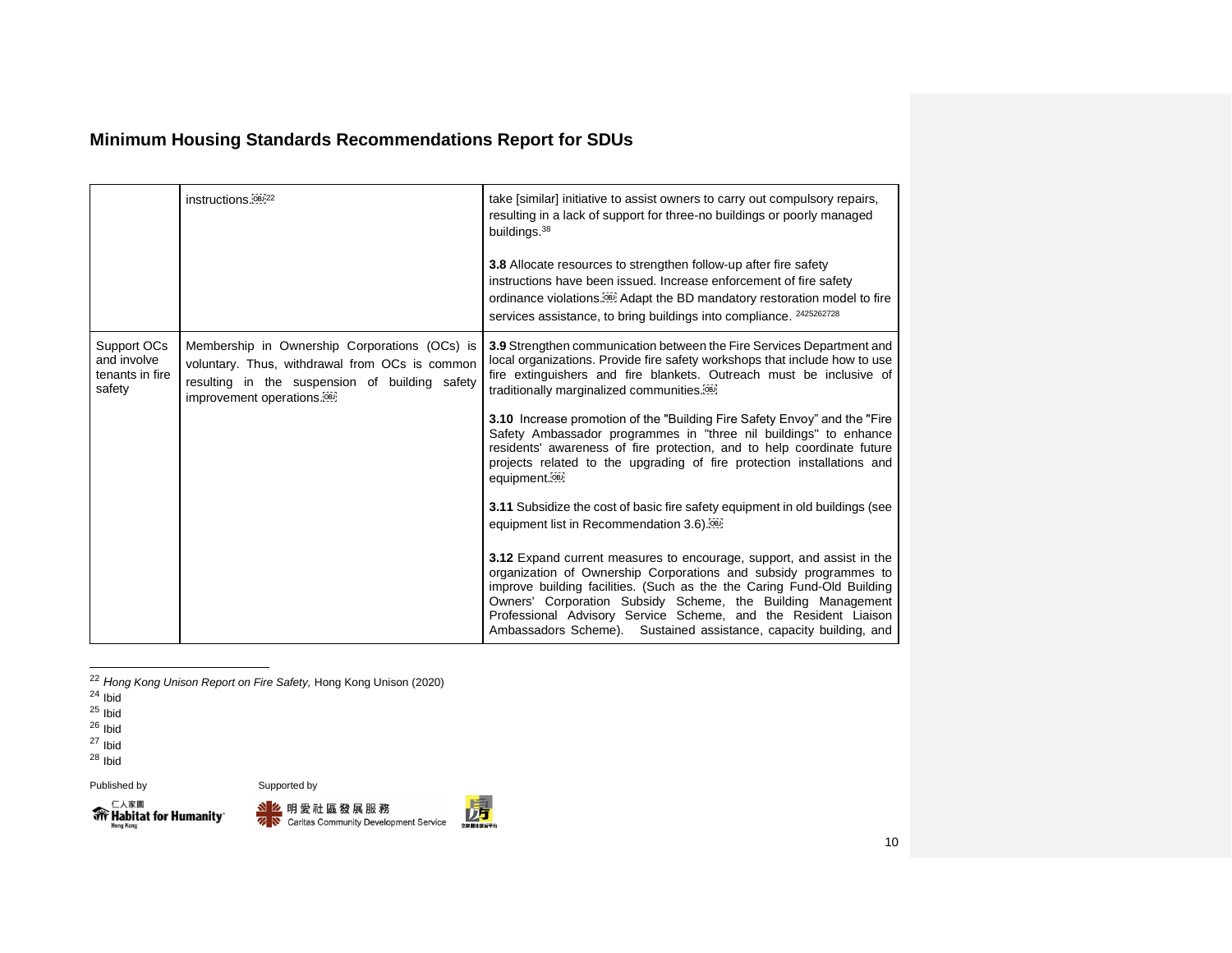|                                                     |                                                                                                                                                                                                                                                                                                                                                                                                                                                                                                                                                                                                                                                                                                                                                                     | resources are vital. <sup>[08]</sup>                                                                                                                                                                                                                                                                                                                                                                                                                                                                                                                                   |
|-----------------------------------------------------|---------------------------------------------------------------------------------------------------------------------------------------------------------------------------------------------------------------------------------------------------------------------------------------------------------------------------------------------------------------------------------------------------------------------------------------------------------------------------------------------------------------------------------------------------------------------------------------------------------------------------------------------------------------------------------------------------------------------------------------------------------------------|------------------------------------------------------------------------------------------------------------------------------------------------------------------------------------------------------------------------------------------------------------------------------------------------------------------------------------------------------------------------------------------------------------------------------------------------------------------------------------------------------------------------------------------------------------------------|
| Uphold<br>standards for<br>light and<br>ventilation | Due to high occupant density, the insertion of extra<br>partitions, and high humidity due to concentration of<br>activities such as cooking, showering and laundry,<br>access to day-light and natural ventilation in SDUs<br>are critically sub-standard.<br>One study on the effects of open-air cooking in SDUs<br>found that lack of a partitioned kitchen and effective<br>ventilation results in poor air quality that may pose<br>chronic health threats, particularly to children. <sup>45</sup><br>Toilet areas without natural ventilation are at risk of<br>accumulating germs or viruses a health risk made<br>more imminent in the restricted space of nano-flats,<br>where germs can more easily spread to living or<br>cooking areas. <sup>687</sup> | 3.13 Uphold basic requirements as required by law. External facing<br>windows and openable windows must meet measurements and<br>requirements as prescribed by the Buildings Department.<br><b>3.14</b> For SDUs that cannot comply with BD standards, provide artificial<br>lighting and mechanical ventilation, such as exhaust fan connecting to<br>open air, as a remedial measure. For very poor existing conditions, install<br>HEPA filters and/or UV-C lamps as temporary remedial measures to<br>achieve minimal health and hygiene situations. <sup>30</sup> |
| Improve<br>personal<br>security                     | Security issues are a large concern, especially for<br>women. A survey in Yau Tsim Mong identified the<br>main concerns: theft, drug use, fear of being sexually<br>assaulted, and general feelings of unsafe living<br>unsafe living. <sup>[66]</sup> Many SDUs are located in buildings<br>without front entrance locks, allowing any passersby<br>access to the building.                                                                                                                                                                                                                                                                                                                                                                                        | 3.15 SDU owners have responsibility to provide functional locks and keys<br>to tenants. Locking devices must open from the inside without a key.<br>Functional locks and keys should be provided for units and buildings.                                                                                                                                                                                                                                                                                                                                              |







<sup>&</sup>lt;sup>30</sup> Research Report on the Worsening Eyesight and Online Learning Difficulties of Students Living in SDUs During COVID, Caritas Lai Chi Kok Workers' Centre, (4 April 2021)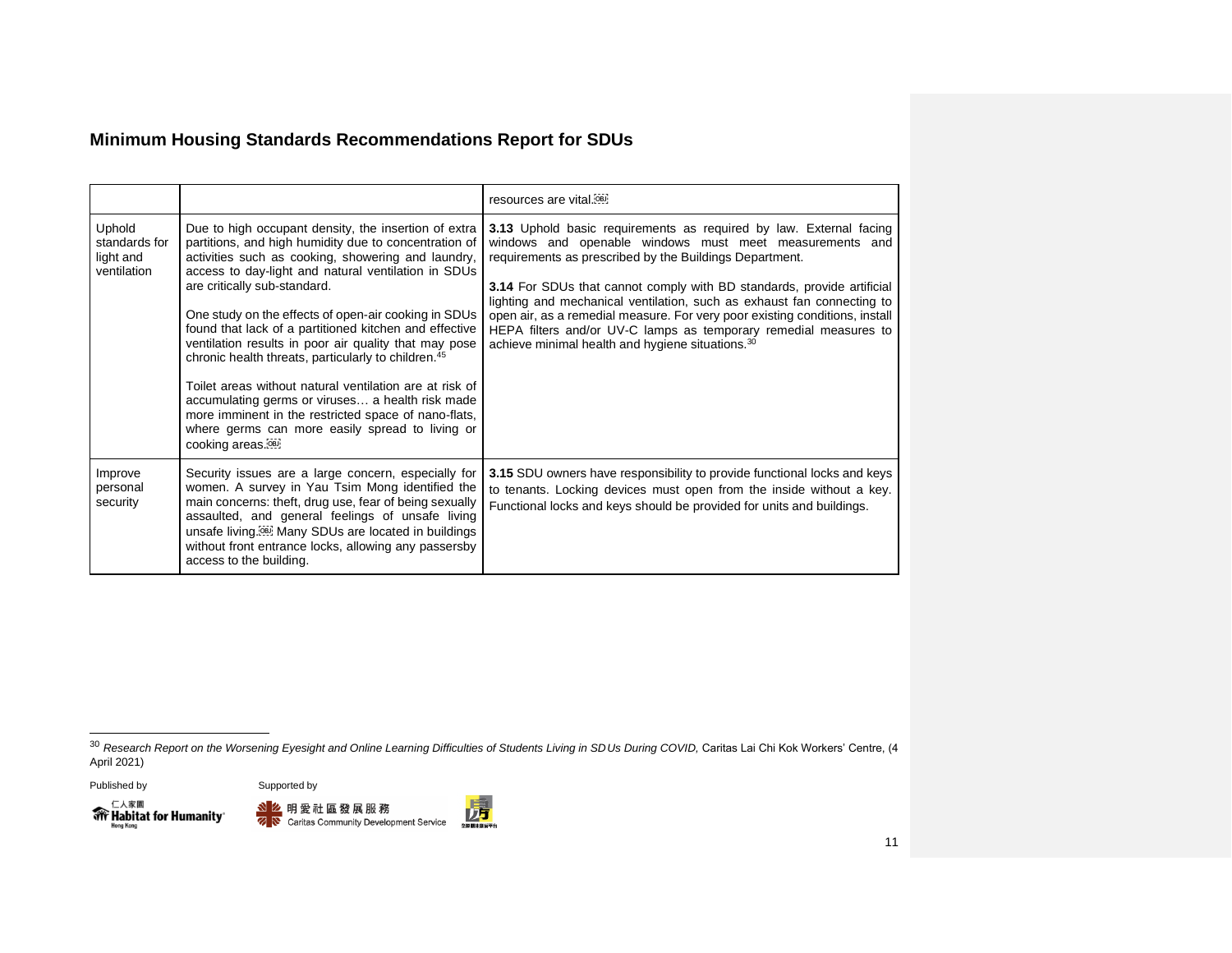| Educate and<br>assist<br>landlords to<br>maintain and<br>repair<br>subdivided<br>flats                                | Under Part IVA of the Landlord and Tenant<br>(Consolidation) Ordinance, Mandatory Terms<br>Implied for Every "Regulated Tenancy" the landlord<br>is obligated to "maintain and keep in repair the<br>drains, pipes and electrical wiring serving the<br>premises exclusively; and windows. In addition, the<br>landlord must keep in proper working order fixtures<br>and fittings. On receiving a notice from the tenant for<br>repair of an item mentioned above, the landlord<br>must carry out the repair as soon as practicable. If<br>the landlord fails to fulfil his obligations, the tenant,<br>may terminate the tenancy." <sup>681</sup> | Given the high demand for SDUs and high costs involved with seeking<br>affordable housing and moving, terminating a tenancy in response to<br>landlord noncompliance with a repair issue is not realistic. We offer further<br>options to address this issue.<br>3.16 District Service Teams should increase landlord awareness of<br>relevant government subsidies available to maintain flats and proactively<br>assist landlords who qualify to apply for existing government subsidies to<br>improve their flats. (Smart Power Care Fund, etc.)<br>3.17 The Community Care Fund Assistance Programme to Improve the<br>Living Environment of Low-income SDU Households provides one-off<br>subsidies to SDU tenants, which includes funds to carry out minor<br>improvements. Extend this programme (it is scheduled to end June 2022)<br>and regularize disbursement of subsidies annually so that tenants may<br>carry out minor improvements/repair works each year. | <b>Commented [JH3]:</b><br>piece!! |
|-----------------------------------------------------------------------------------------------------------------------|-----------------------------------------------------------------------------------------------------------------------------------------------------------------------------------------------------------------------------------------------------------------------------------------------------------------------------------------------------------------------------------------------------------------------------------------------------------------------------------------------------------------------------------------------------------------------------------------------------------------------------------------------------|-----------------------------------------------------------------------------------------------------------------------------------------------------------------------------------------------------------------------------------------------------------------------------------------------------------------------------------------------------------------------------------------------------------------------------------------------------------------------------------------------------------------------------------------------------------------------------------------------------------------------------------------------------------------------------------------------------------------------------------------------------------------------------------------------------------------------------------------------------------------------------------------------------------------------------------------------------------------------------|------------------------------------|
|                                                                                                                       |                                                                                                                                                                                                                                                                                                                                                                                                                                                                                                                                                                                                                                                     | 3.18 Consider imposing a fine of 200% the repair cost or a flat minimum<br>(whichever is higher) for landlords who do not comply with maintenance<br>and repair requirements within a reasonable and clearly communicated<br>timeframe. Alternatively, consider allowing the tenant to withhold paying<br>the rent and utilities until such time as the repairs are completed.                                                                                                                                                                                                                                                                                                                                                                                                                                                                                                                                                                                              |                                    |
| Remedy<br>improper<br>drainage<br>works and<br>enforce<br>adherence to<br><b>Buildings</b><br>Department<br>standards | The plumbing systems in subdivided flats are<br>altered, often informally, to accommodate more<br>toilets than originally planned. The subsequent<br>overload causes water seepage, sewage backflow<br>and leakage. <sup>50</sup>                                                                                                                                                                                                                                                                                                                                                                                                                   | Enforce landlords adherence to Buildings Department (BD)<br>3.19<br>standards, so that waste and soil pipes meet minimum measurements<br>with appropriate falls, and drains and sewers connect with protective<br>structures.<br>3.20 We urge the BD, through its Building Drainage System Repair<br>Subsidy Scheme, to target buildings with subdivided flats. And in needed<br>cases, widen their mandate and undertake works to repair or upgrade<br>pipes serving individual units in addition to common drains. <sup>[08]</sup>                                                                                                                                                                                                                                                                                                                                                                                                                                        |                                    |

Screaming - put me in an oped





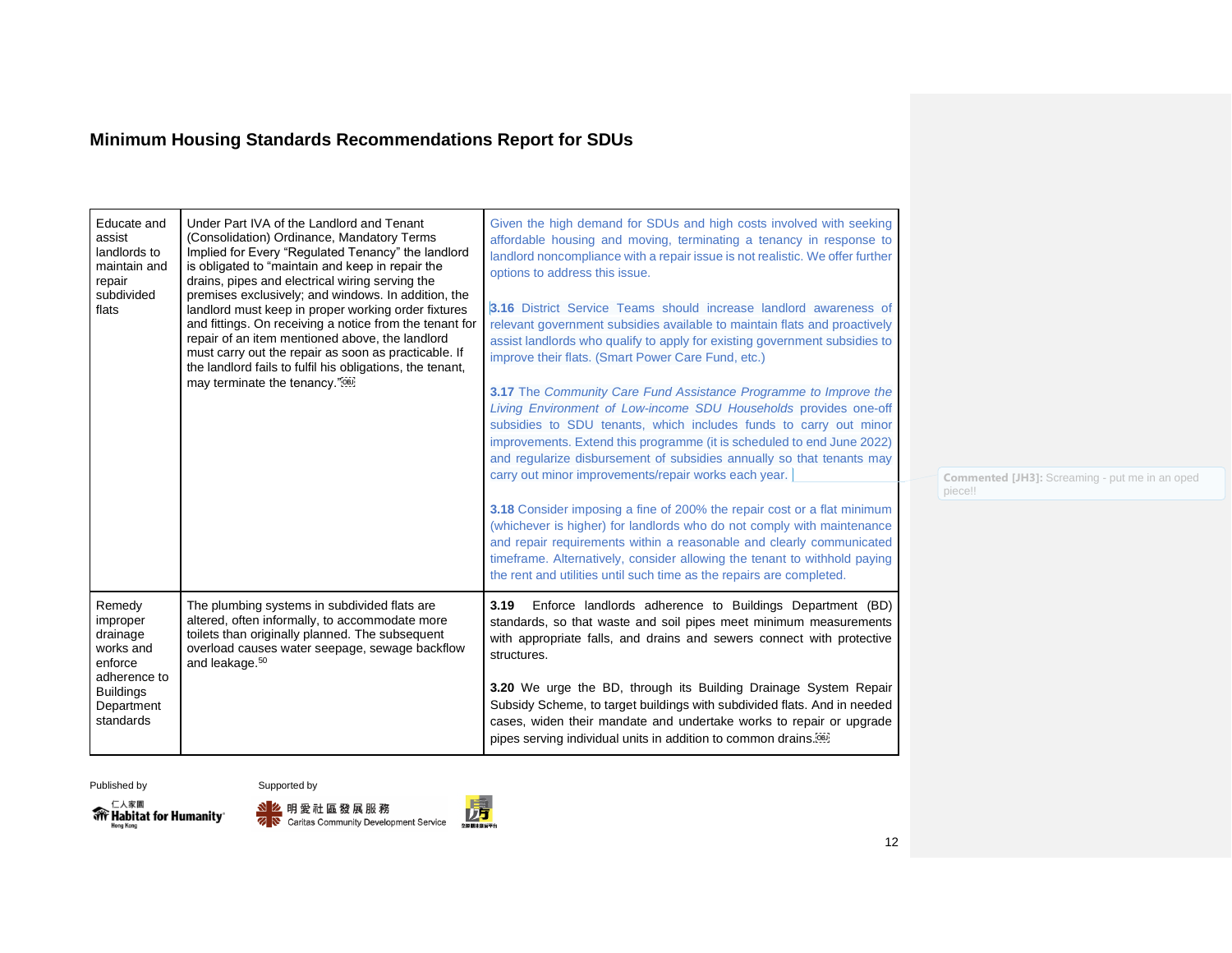| Enforce<br>preventive<br>measures for<br>water<br>seepage | Water seepage is a persistent building problem, often<br>compounded in SDUs due to: shower water pooling<br>on the floor due to absence of a proper fall and<br>waterproofing membrane; poorly assembled sanitary<br>fitments, water supply pipes, and drains; drainage<br>pipes of inadequate sizes and/or improper falls; and<br>inadequate or totally absent falls for converted<br>bathrooms and toilets, along with a lack of a<br>waterproofing membrane for the floors and walls. <sup>[08]</sup> | 3.21 Require SDU landlords to follow recommended practices as<br>specified by the Buildings Department on waterproofing works for<br>bathrooms, kitchens (pantries), and plumbing/drainage pipes.<br>3.22 To safeguard the normal functioning of drainage works and<br>wastewater seepage, include periodic inspection of the drainage system<br>and sanitary fitments. Problems should be addressed by a professional.<br>Inspection certification should be made available to prospective tenants.                                                                                                                                                                   |
|-----------------------------------------------------------|----------------------------------------------------------------------------------------------------------------------------------------------------------------------------------------------------------------------------------------------------------------------------------------------------------------------------------------------------------------------------------------------------------------------------------------------------------------------------------------------------------|------------------------------------------------------------------------------------------------------------------------------------------------------------------------------------------------------------------------------------------------------------------------------------------------------------------------------------------------------------------------------------------------------------------------------------------------------------------------------------------------------------------------------------------------------------------------------------------------------------------------------------------------------------------------|
| Ensure clean<br>water supply                              | buildings<br>Water<br>supply<br>in<br>become<br>could<br>contaminated due to corroded,<br>rusty pipes,<br>improperly cleaned water tanks or inappropriate<br>plumbing materials. <sup>[68]</sup>                                                                                                                                                                                                                                                                                                         | 3.23 The Water Supplies Department should target buildings 50 years old<br>or above for inspection and facilitate participation in the Water Safety Plan<br>for Buildings as needed, to ensure cleanliness of drinking water.                                                                                                                                                                                                                                                                                                                                                                                                                                          |
| Enforce<br>regular refuse<br>collection                   | Rubbish collection is irregular or lacking and<br>maintenance of collection areas is lax, worsening<br>pest infestations and unhygienic conditions.                                                                                                                                                                                                                                                                                                                                                      | 3.24 Landlords should collect refuse and maintain collection areas in line<br>with the Home Affairs Department's Building Management quidelines. A<br>refuse management plan - outlining frequency and responsibilities -<br>should be in the tenancy agreement.                                                                                                                                                                                                                                                                                                                                                                                                       |
| Prevent and<br>manage pest<br>infestations                | Fleas, rats, and especially bedbug infestations<br>severely impact physical and mental health. In<br>addition to skin rashes and allergies, infestations<br>exact a mental and psychological toll. Prolonged<br>exposure to bedbugs can cause insomnia, anxiety,<br>and depression. <sup>[08]</sup>                                                                                                                                                                                                      | <b>3.25</b> Landlords should eliminate pests from flats and common areas prior<br>to occupancy and use materials to minimise entry. Joint responsibilities<br>of landlords and tenants in maintaining a pest-free environment should be<br>suggested.<br>3.26 The Community Care Fund Assistance Programme to Improve the<br>Living Environment of Low-income SDU Households provides one-off<br>subsidies to SDU tenants, which includes funds for pest control services.<br>Extend this programme (it is scheduled to end June 2022) and regularize<br>disbursement of subsidies annually so that tenants have the option of<br>renewing pest control each year.[11] |
| Maintain<br>common<br>areas                               | With little organization or enforcement, common<br>areas such as shared kitchens and toilet areas<br>become filthy and dangerous to health.                                                                                                                                                                                                                                                                                                                                                              | 4.11 The maintenance plan of common areas, such as responsibility,<br>frequency and scope, should be required as a component of the tenancy<br>agreement.                                                                                                                                                                                                                                                                                                                                                                                                                                                                                                              |





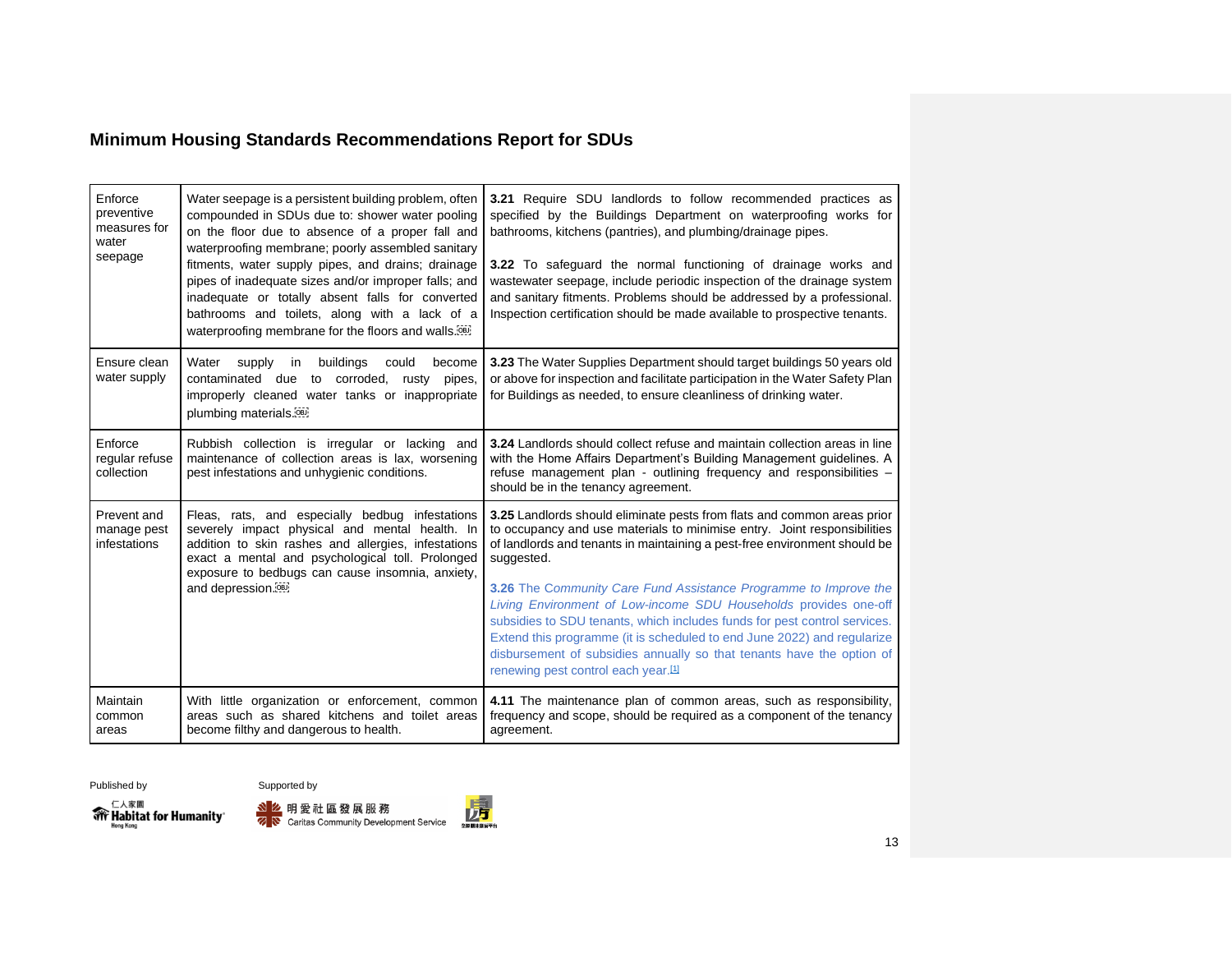## <span id="page-14-0"></span>4. ACCESSIBILITY

#### *Disadvantaged groups must be accorded full and sustainable access to adequate housing resources.*

| <b>Topic</b>                                                                       | <b>Context</b>                                                                                                                                                                                                                                                                                                                   | <b>Recommendation(s)</b>                                                                                                                                                                                                                                                                                                                                                                                                                                                                                                                                                                                                                                                                                                                                                                                                                                                                     |
|------------------------------------------------------------------------------------|----------------------------------------------------------------------------------------------------------------------------------------------------------------------------------------------------------------------------------------------------------------------------------------------------------------------------------|----------------------------------------------------------------------------------------------------------------------------------------------------------------------------------------------------------------------------------------------------------------------------------------------------------------------------------------------------------------------------------------------------------------------------------------------------------------------------------------------------------------------------------------------------------------------------------------------------------------------------------------------------------------------------------------------------------------------------------------------------------------------------------------------------------------------------------------------------------------------------------------------|
| Make<br>discrimination<br>based on<br>nationality and<br>citizenship illegal       | Prospective tenants are refused rental flats on the<br>basis of the passport they hold. Those seeking<br>housing have little recourse against this behavior as<br>it is not illegal. Real estate agents often propagate the<br>situation by cooperating with landlords.                                                          | 4.1 Adopt Recommendation 24 of the EOC's, Discrimination Law<br>Review, which would introduce protection from discrimination on<br>grounds of nationality and citizenship. <sup>[68]</sup> This would provide backing<br>for those who experience discrimination while seeking housing to lodge<br>complaints and take legal action.                                                                                                                                                                                                                                                                                                                                                                                                                                                                                                                                                         |
| Address<br>violations of the<br>Racial<br><b>Discrimination</b><br>Ordinance (RDO) | Prospective tenants are harassed and refused rental<br>flats due to their race. When a violation of the RDO<br>standards<br>the<br>required<br>occurs.<br>to<br>prove<br>discrimination occurred are so high as to render the<br>ordinance ineffective as a tool of justice or deterrence<br>to landlords or real estate agents. | Under the RDO, those who provide services to the public may not<br>refuse services on the grounds of race or aid discriminatory acts.<br>4.2 Form a task force made up of leadership from the Estate Agents<br>Authority (EAA), the EOC, and traditionally marginalized communities,<br>with the mandate to make recommendations to strengthen anti-<br>discrimination practices - including a complaint mechanism and<br>enforcement.<br>4.3 At a minimum, the EAA must establish procedures for a complaint<br>mechanism in the case of an RDO violation by estate agents and<br>devise measures for monitoring practitioner compliance. <sup>[68]</sup><br>4.4 Adopt Recommendation 21 of the EOC's, Discrimination Law<br>Review. This recommendation would, in the case of an RDO violation,<br>shift the burden of proof to the defendant to prove that no discrimination<br>occurred. |
| Enforce violations                                                                 | Prospective tenants are refused rental flats based on                                                                                                                                                                                                                                                                            | 4.5 Increase awareness of the rights of single parents under the EOC's                                                                                                                                                                                                                                                                                                                                                                                                                                                                                                                                                                                                                                                                                                                                                                                                                       |





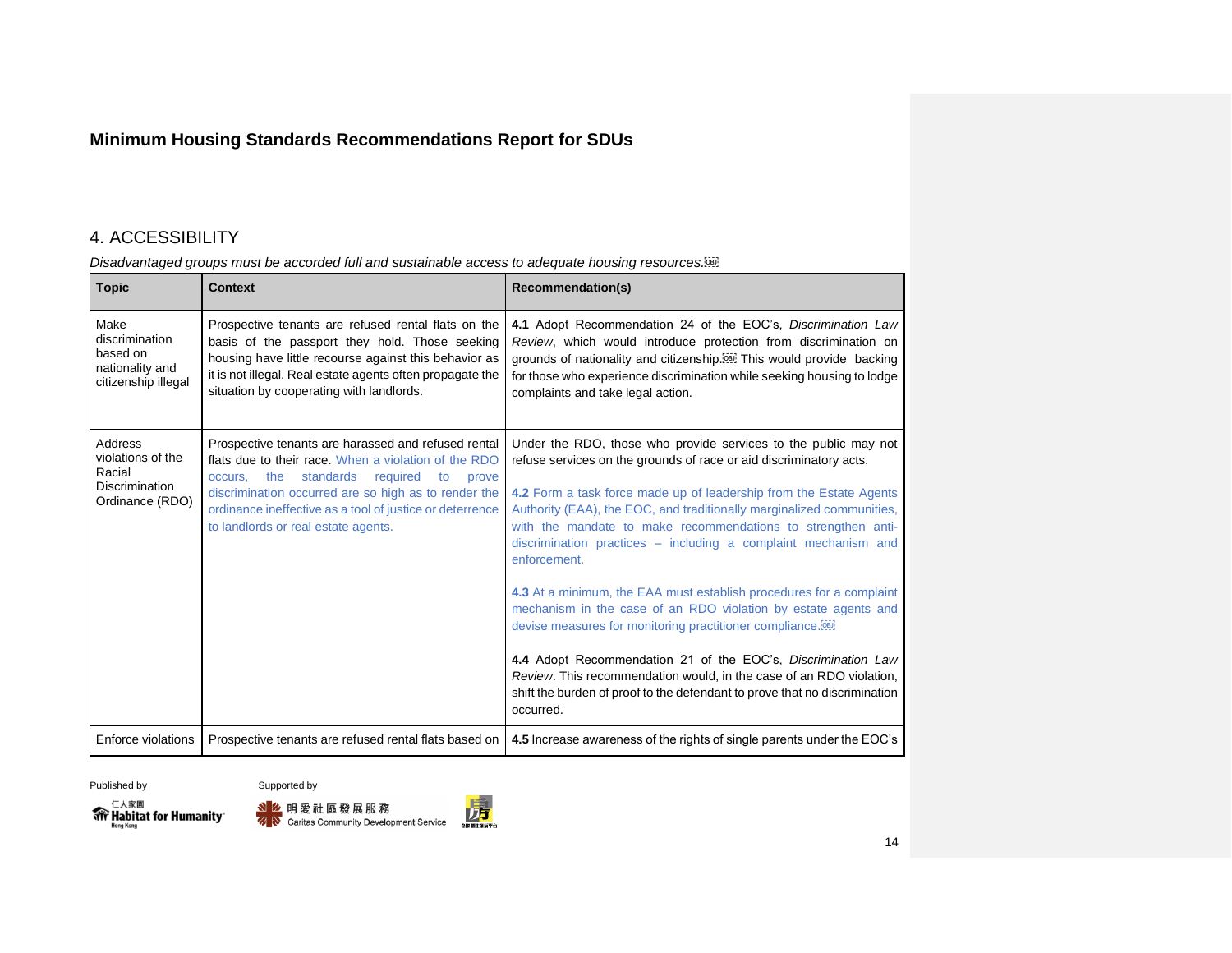| of the Family<br><b>Status</b><br><b>Discrimination</b><br>Ordinance                              | family status. For women with children, a home<br>conveys economic and food security, and improves<br>their ability to care for the health and mental well-<br>being of children while protecting from violence,<br>abuse, and harassment.                                                                                                                                                                                                                                | Family Status Discrimination Ordinance (FSDO).<br>4.6 Provide counseling and support for those discriminated against to<br>lodge complaints or take the case to court.<br>4.7 Consider single parents explicitly in future policymaking, for<br>example incentivise landlords to rent to single parents or issue rental<br>vouchers to single mothers.                                                                                                                                                                                                                                                                                                                                                              |
|---------------------------------------------------------------------------------------------------|---------------------------------------------------------------------------------------------------------------------------------------------------------------------------------------------------------------------------------------------------------------------------------------------------------------------------------------------------------------------------------------------------------------------------------------------------------------------------|---------------------------------------------------------------------------------------------------------------------------------------------------------------------------------------------------------------------------------------------------------------------------------------------------------------------------------------------------------------------------------------------------------------------------------------------------------------------------------------------------------------------------------------------------------------------------------------------------------------------------------------------------------------------------------------------------------------------|
| Prevent and<br>mitigate sexual<br>harassment                                                      | In a 2018 survey of women in SDUs, the Concerning<br>Grassroots Housing Rights Alliance found that, of<br>105 women interviewed 1 in 5 had experienced<br>sexual harassment. Experiencing harassment in<br>personal space that should be private and safe<br>causes long-term stress and affects mental health. <sup>[68]</sup><br>Given the density of SDUs which forces tenants to<br>live in close proximity, protection from all forms of<br>harassment is essential. | 4.8 Adopt Recommendation 18 of the EOC's, Discrimination Law<br>Review. This proposed amendment to the Sex Discrimination<br>Ordinance (SDO), Race Discrimination Ordinance (RDO), and<br>Disability Discrimination Ordinance (DDO) would protect tenants from<br>sexual, racial, or disability harassment by other tenants occupying the<br>same premises. <sup>[08]</sup><br>4.9 Develop practices and increase awareness to prevent sexual<br>harassment in SDUs and co-living spaces, including education about<br>what actions constitute sexual harassment.<br>4.10 Support those who experience sexual harassment by instituting a<br>complaints procedure and referral to support such as legal counseling. |
| Extend anti-<br>discrimination<br>ordinance to<br>cover elderly<br>tenants                        | Flats that experience the death of a tenant may be<br>considered 'haunted' with the result that rental rates<br>are forced lower. To minimise the risk of a death in<br>their flat, landlords often refuse to rent to the elderly.                                                                                                                                                                                                                                        | 4.11 Adapt Cap. 480, the Sexual Discrimination Ordinance Article 29,<br>which protects against discrimination in disposal or management of<br>premises, to apply to senior citizens to protect them from discrimination<br>based on age.                                                                                                                                                                                                                                                                                                                                                                                                                                                                            |
| Increase<br>understanding of<br>housing policies<br>and protections<br>amongst ethnic<br>minority | Without Cantonese skills, many members of ethnic<br>minority groups are unable to access information<br>about housing and protections from discrimination.                                                                                                                                                                                                                                                                                                                | 4.12 Increase outreach in ethnic minority communities. Hold<br>workshops in English - NGOs can help with translating needs - and<br>rely on NGOs and community centres to distribute housing information.<br>4.13 Improve accessibility of government housing information. Use                                                                                                                                                                                                                                                                                                                                                                                                                                      |





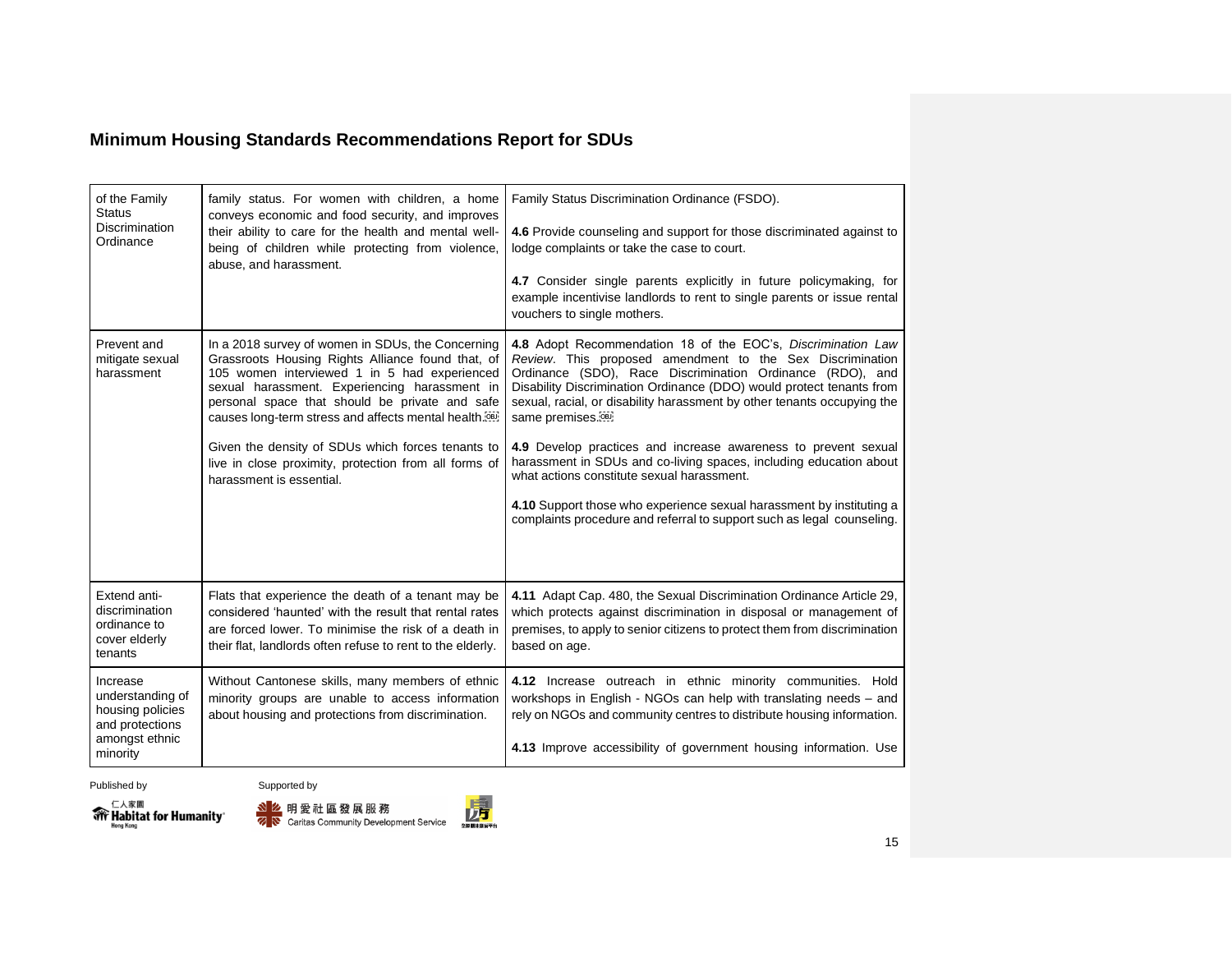| communities                                                                                         |                                                                                                                                                                                                                                                                                                                                                          | everyday vocabulary in translated materials. Supplement written<br>information with short videos in ethnic minority languages available via<br>QR code to watch on a mobile phone.                                                                                                                                                                                                        |
|-----------------------------------------------------------------------------------------------------|----------------------------------------------------------------------------------------------------------------------------------------------------------------------------------------------------------------------------------------------------------------------------------------------------------------------------------------------------------|-------------------------------------------------------------------------------------------------------------------------------------------------------------------------------------------------------------------------------------------------------------------------------------------------------------------------------------------------------------------------------------------|
| Increase<br>resources for<br>refugees and<br>asylum seekers                                         | Refugees and asylum seekers live in destitution<br>below Hong Kong's poverty line, a situation<br>compounded by lack of the right to work. <sup>60</sup> The<br>current level of assistance is sorely inadequate.                                                                                                                                        | 4.14 Review the amount of housing allowance granted to refugee and<br>asylum seeker claimants and adjust to take into account inflation and<br>increases in rental costs and fees since the amount was last adjusted<br>in 2014. <sup>08</sup>                                                                                                                                            |
|                                                                                                     | Case workers are not always available to assist with<br>vetting eligible flats and facilitating administrative<br>tasks. Clients may become party to exploitative<br>tenancy contracts or lose rental opportunities. <sup>[08]</sup>                                                                                                                     | 4.15 Allocate adequate resources to ensure case workers are available<br>to assist clients through the entire rental process.                                                                                                                                                                                                                                                             |
| Involve<br>traditionally<br>marginalized<br>voices in decision<br>making around<br>housing policies | The government informs the public and listens to<br>concerns. Members of traditionally marginalized<br>groups are included on government advisory bodies.<br>To ensure future policies meet the needs of impacted<br>communities and are inclusive and equitable, go a<br>step further and include disadvantaged groups at the<br>decision-making table. | 4.16 Study options for institutionalizing participatory planning in the<br>development of government housing policies. Increase involvement of<br>traditionally marginalized groups to support the planning, design,<br>resourcing, and implementation of policies. Create opportunities<br>through engagement to increase accessibility and innovate equitable<br>approaches to housing. |
|                                                                                                     |                                                                                                                                                                                                                                                                                                                                                          | 4.17 Allocate resources to nonprofits and community organizations to<br>gather data from tenants living in SDUs and other substandard<br>housing.                                                                                                                                                                                                                                         |
|                                                                                                     |                                                                                                                                                                                                                                                                                                                                                          | 4.18 Recognize community data collection as valid inputs and use to<br>inform government decision making, so that future budgeting decisions<br>and urban and housing planning are inclusive of traditionally<br>marginalized members of society.                                                                                                                                         |

 $\mathcal{H}^{\square\lambda\hat{\mathbf{x}}\mathbf{R}}_{\text{Hong Kong}}$ 



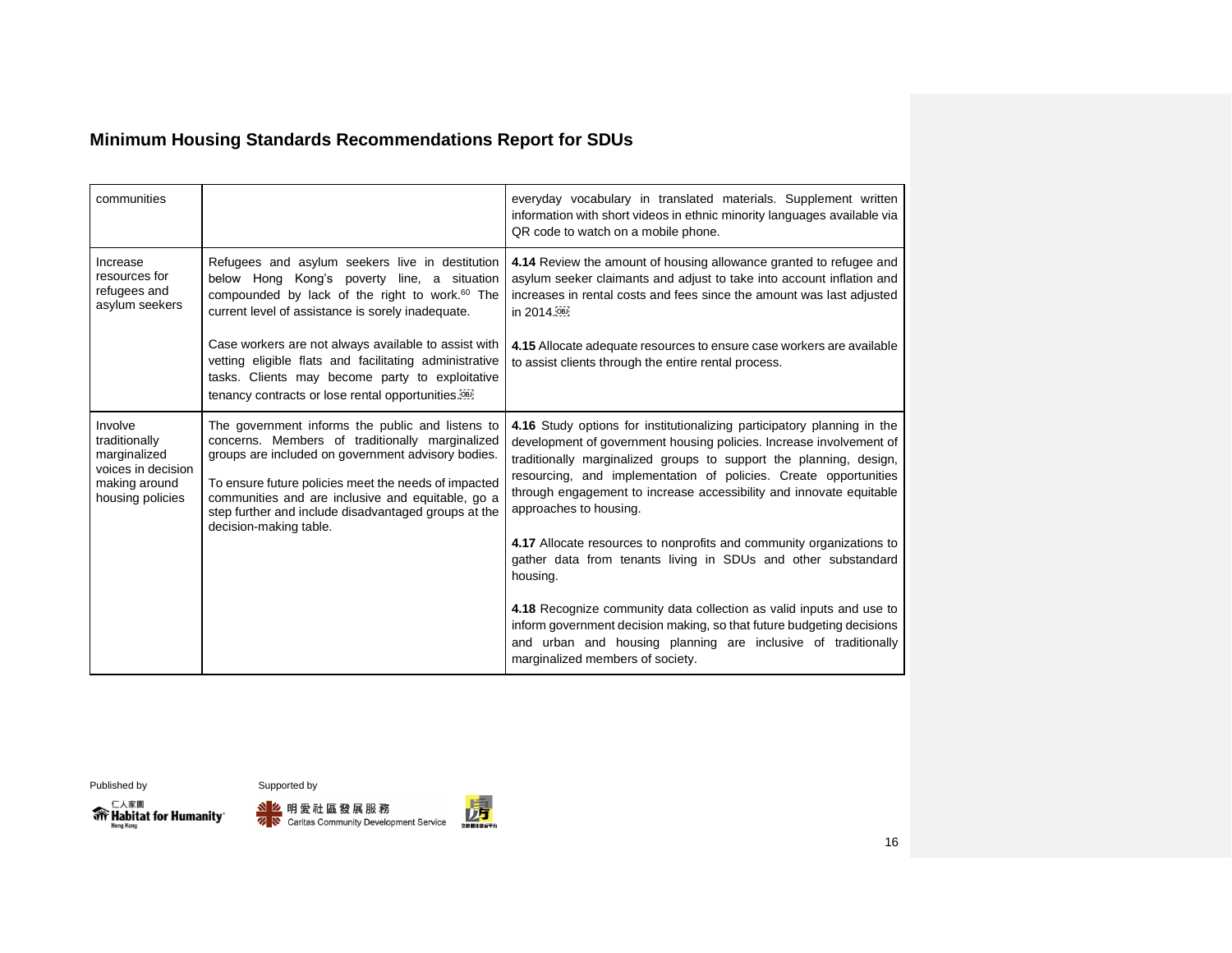#### <span id="page-17-0"></span>6. LOCATION

*Adequate housing must allow access to employment options, health-care services, schools, child-care centres and other social facilities and should not be built on polluted sites nor in immediate proximity to pollution sources.*

That SDU tenants opt to live in dense quarters in urban areas rather than in less cramped housing further away highlights the importance of location as an element of adequate housing. We urge the government to expand diverse and equitable housing options in urban areas and adopt inclusive housing policies that minimize the segregation of communities.

#### <span id="page-17-1"></span>7. CULTURAL ADEQUACY

*The way housing is constructed, the building materials used and the policies supporting these must appropriately enable the expression of cultural identity and diversity of housing.*

In reference to housing, the greatest concerns expressed by organizations engaged with ethnic minority, refugee and asylum seekers were in regard to discrimination and dire living conditions. We put forward recommendations to address these concerns in relevant sections above. Additionally, we urge the Government to institutionalize participatory planning in decision-making around housing policies (Recommendation 4.16), specifically including minority and ethnic group member voices to ensure the consideration of cultural adequacy will be embedded in the planning of housing policies in future.

仁人家園

**WF** Habitat for Humanity®